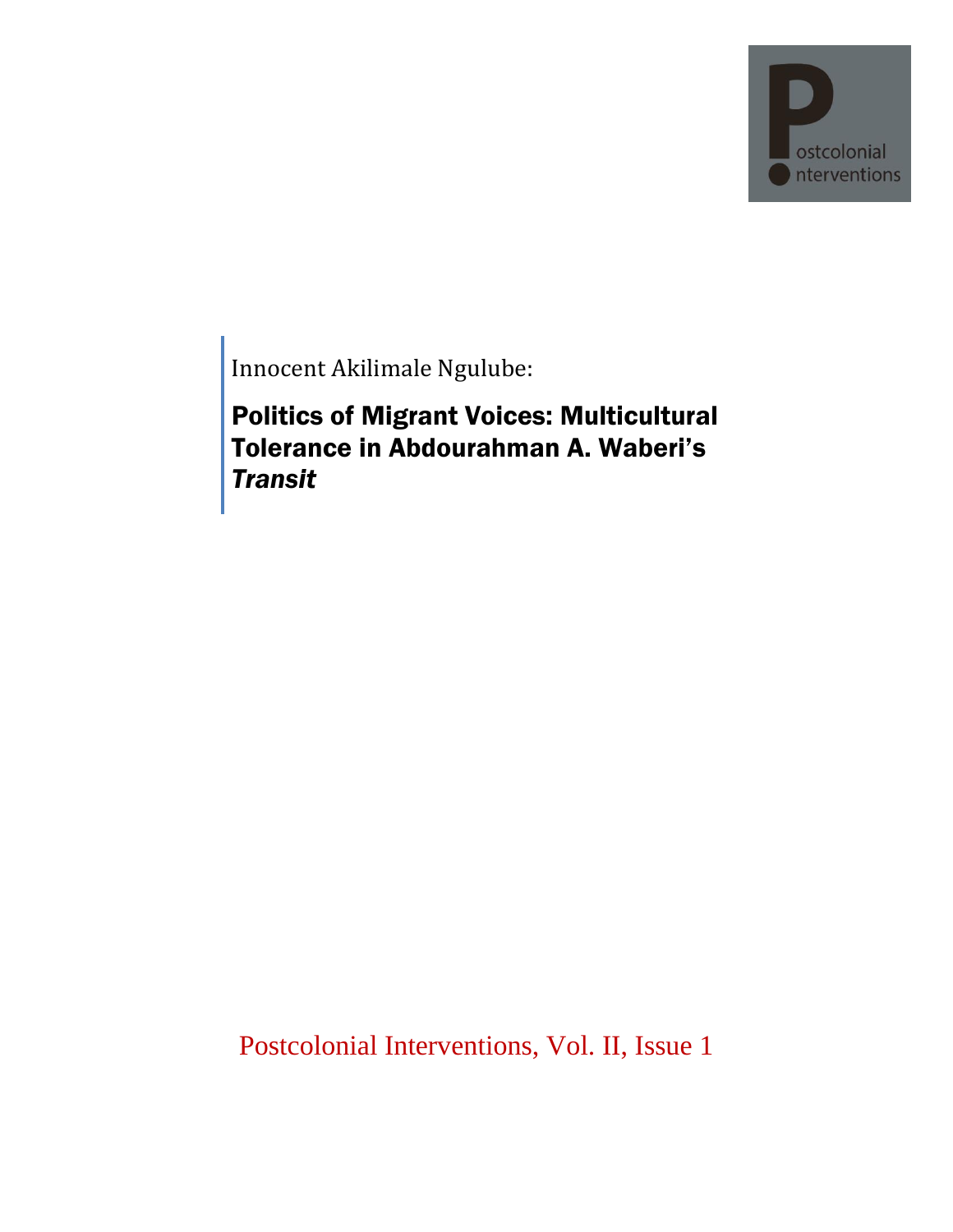#### **Abstract**

Although mass media today graphically captures travel perils of African migrants to Europe, it is deafeningly silent on racist, xenophobic and human rights perils they encounter there. This paper examines the resistance of both African and French migrants against racism, xenophobia and human rights abuses as emanations of neo-nationalism in Waberi"s novel, *Transit*. Waberi comes from Djibouti, a country located at edge of the horn of Africa between Somalia, Ethiopia, and Eritrea in which the political turmoil ushered in by the 1991 civil war and the 2008 border conflict with Eritrea still forces Djiboutians in their droves into exile to France, the country's former colonizer. Against this backdrop of mass migration to France, I argue that the monologues of different characters in the novel embody polemical calls for multicultural tolerance in the face of a new wave of racism, xenophobia and human rights abuses. To this end, the paper employs Mikhail Bakhtin"s theory of heteroglossia in the analysis of multicultural tolerance in Waberi"s *Transit*. The suitability of heteroglossia lies in the Bakhtian postulation that "The novel orchestrates all its themes…by means of the social diversity of speech types (heteroglossia) and by the differing individual voices that flourish under such conditions" (263). Thus, in order to examine the depiction of multicultural tolerance in *Transit*, the paper will analyze how different character monologues contribute to the theme thereof.

**Keywords**: migrant, multicultural tolerance, neo-nationalism, Djibouti,

#### heteroglossia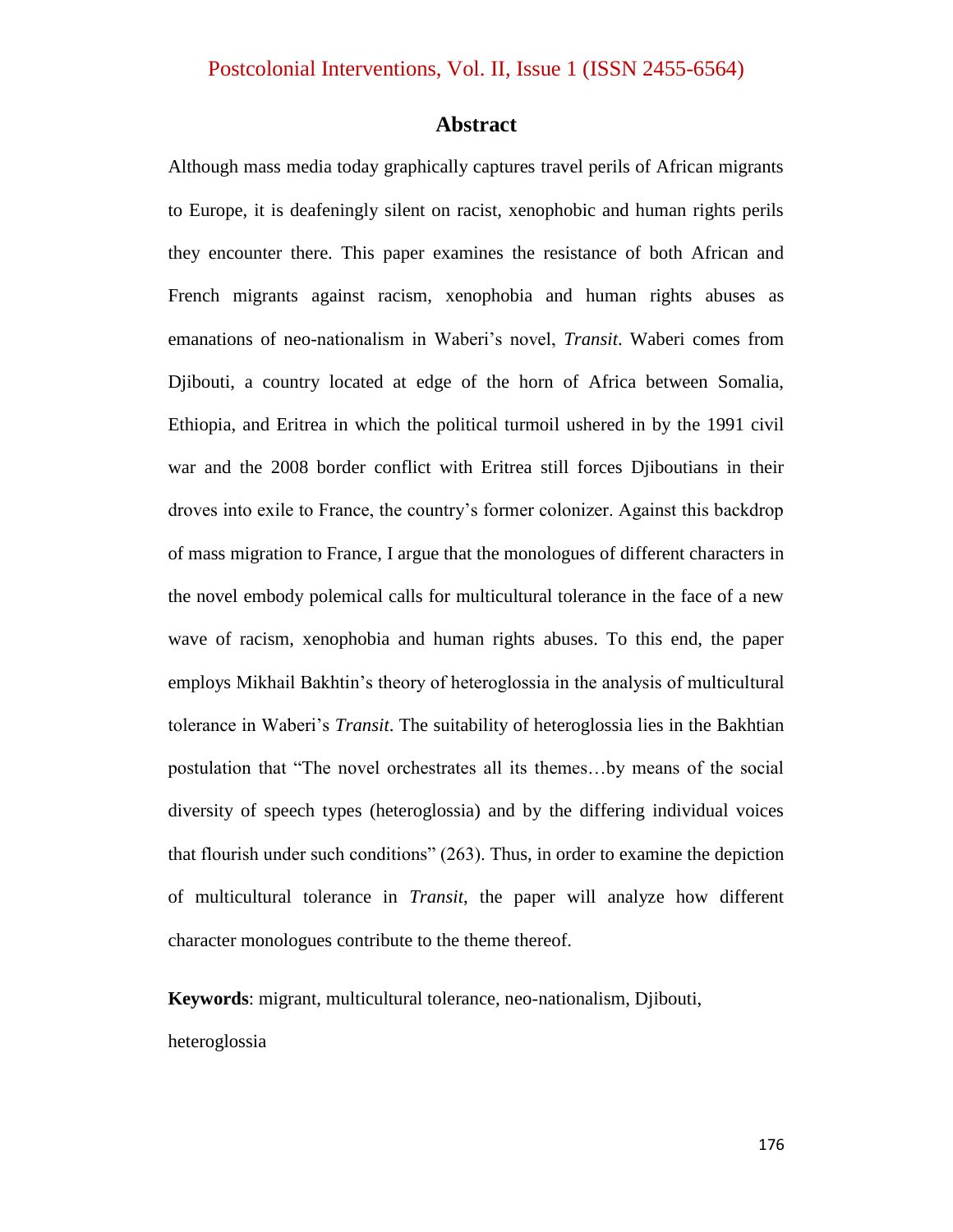#### **Introduction**

In the preface to Waberi"s novel, *Transit*, translators David Ball and Nicole Ball observe that apart from "migration, colonial and postcolonial suffering, and resistance…other themes and ideals dear to Waberi"s heart [are] multiculturalism, tolerance, and *metissage*" (9). In line with this observation, I argue that the narrative topos of different character monologues in *Transit* embody overtures to multicultural tolerance. For Nathan Glazer, "Multiculturalism is […] a universalistic demand [that] all [cultural] groups should be recognized" (14). As such, this article demonstrates how Waberi"s *Transit* imbeds our understanding of neo-nationalism as the root of racist, xenophobic and dehumanizing violence across the globe and that peaceful coexistence begins with mutual tolerance towards different cultural ethos.

In particular, the paper draws attention to monologic passages in *Transit* which advance multicultural tolerance by exposing racism, xenophobia and human rights violations. In doing so, this essay echoes Mikhail Bakhtin"s assertion that "The novel [is] a diversity of social speech types […] and […] individual voices, artistically organized" (262). Thus, although Bashir, Harbi, Alice, Abdo-Julien, and Awaleh speak individually and differently, they collectively inhabit the same narrative context and therefore coordinate related themes. Francoise Lionnet attests that "Waberi"s touching, funny, and poetic style, as well as his ear for spoken language, draws the reader into the subjective realities of his characters" (786). Bakhtin enlightens us that such panoply of diverse yet complementary voices evinces the operation of heteroglossia: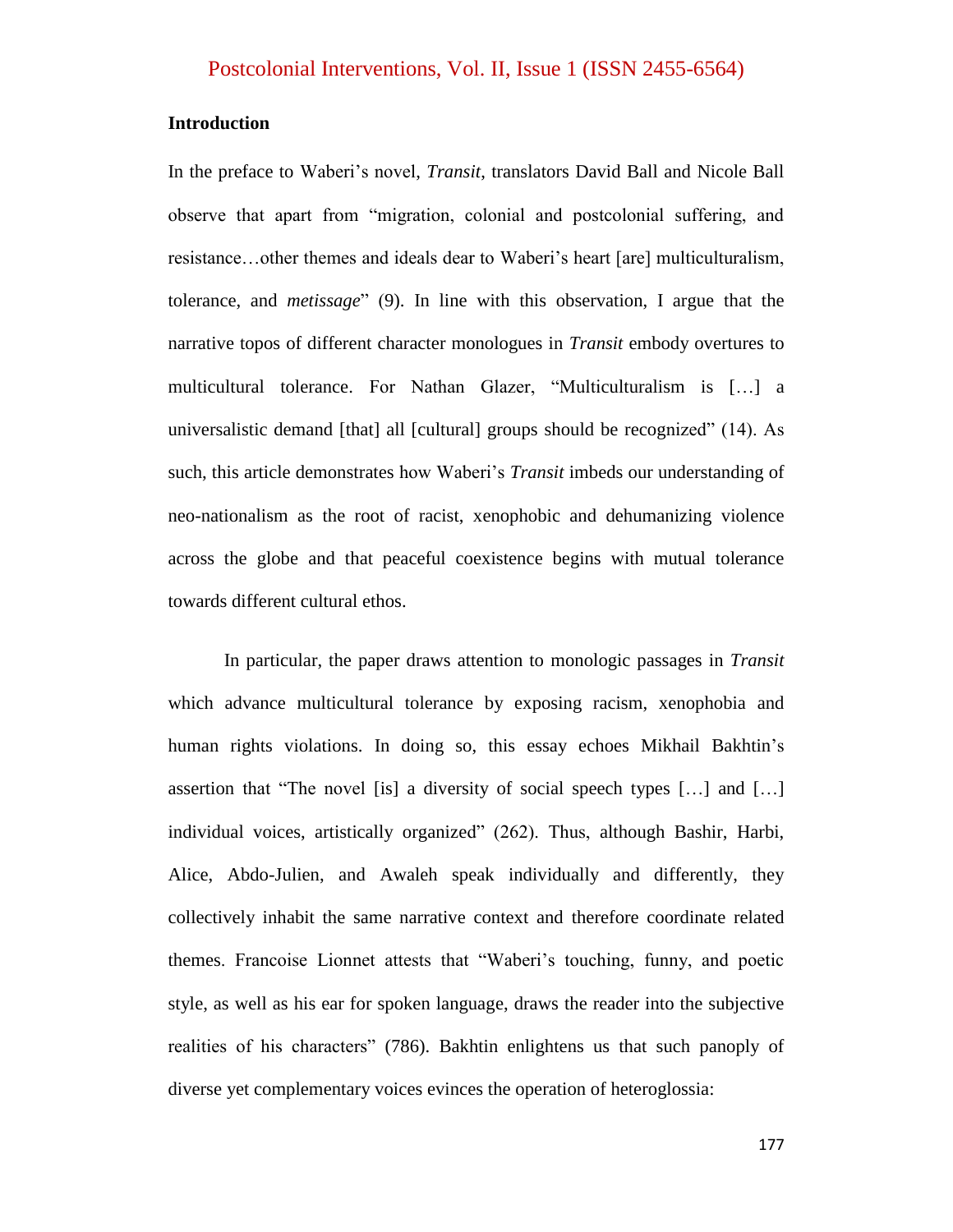The novel orchestrates all its themes […] by means of the social diversity of speech types (heteroglossia) and by the differing individual voices that flourish under such conditions. Authorial speech, the speeches of narrators, inserted genres, the speech of characters are merely those fundamental compositional unities with whose help heteroglossia can enter the novel, each of them permits a multiplicity of social voices and a wide variety of their links and interrelationships (263).

Bakhtin shows that heteroglossia is the generative principle in a novel. The social diversity of speech types creates a narrative milieu in which objects and ideas come not only into being but also into interplay. Caryl Emerson and Michael Holquist appends that heteroglossia is "The base condition governing the operation of meaning in any utterance [by] insur[ing] the primacy of context over text" (428). It follows that the meaning of any speech type and the object or the idea it refers to depends on specific social conditions implying that the same utterance and its referents would have different meanings within different social conditions. *Transit*"s monologic but heteroglot voices enmeshed in the interface between multicultural tolerance and neo-nationalist fanaticism is a case in point.

Significantly, the appellation of Waberi"s novel, *Transit*, evokes a kinesthetic imagery that foregrounds continental and intra-African migrations. For example, Bashir and Harbi seek political asylum in France while Alice and her European compatriots, Hindis and Arabs migrate to Djibouti for nuptial and mercantile pursuits along with migrants from Somalia, Ethiopia, Mombasa, Sudan, Afghanistan, Sri Lanka, Kurdistan, Albania and Bosnia and Djibouti"s civil war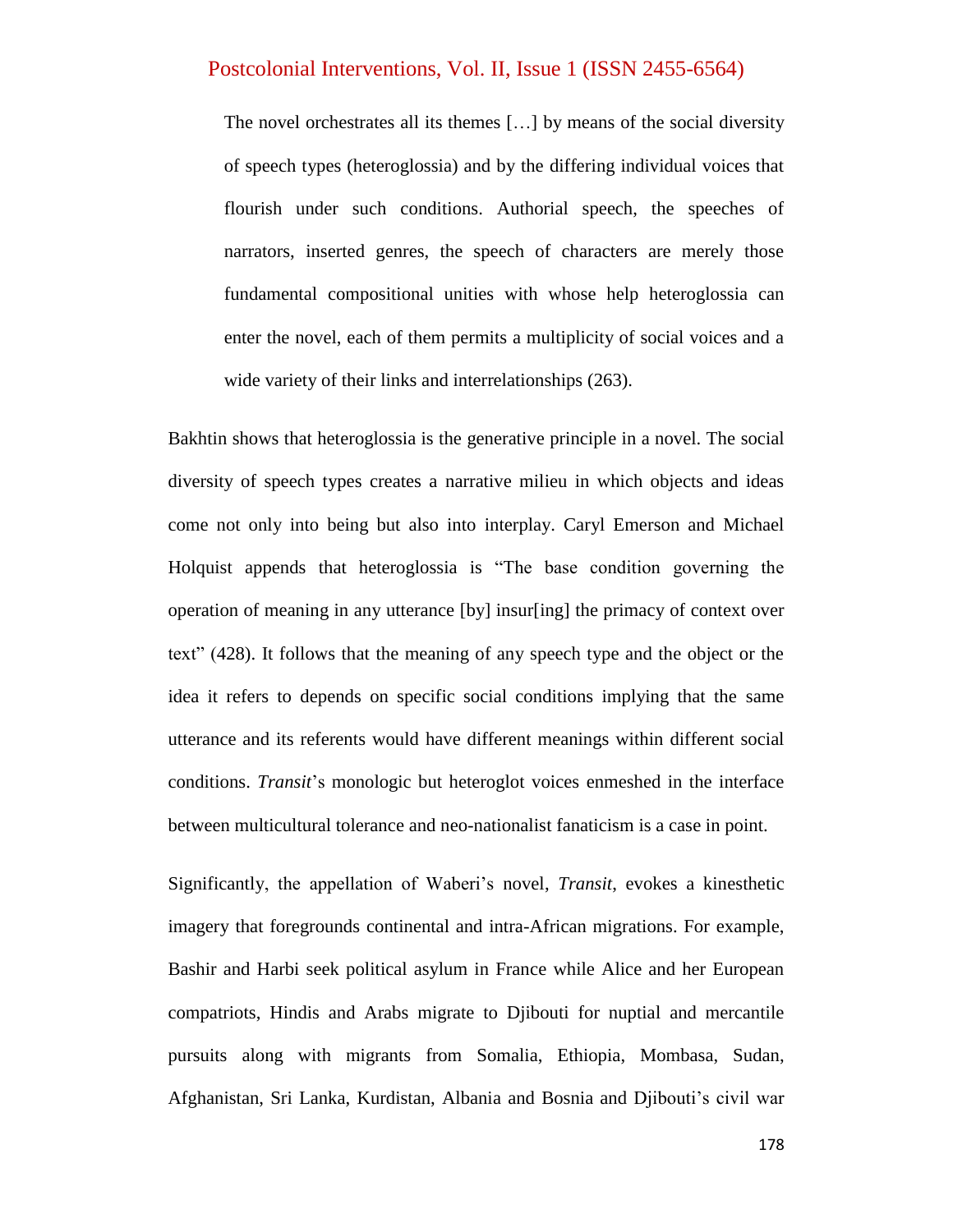mercenaries from Poland, Lebanon and Czechoslovakia. These migrations turn *Transit* into a locus of multicultural tolerance in that the reader witnesses different races in the quest for integration despite differences in skin color and cultural mores.

In fact, the alternate setting of *Transit* at Roissy-Charles de Gaulle airport in France and in various locales of Djibouti underpins the pursuit of multicultural tolerance. That is to say, the presence of mixed races in France and Djibouti highlights a semblance of hospitality. Jacques Derrida encapsulates that:

[...] absolute hospitality requires that I open up my home and that I give not only the foreigner (provided with a family name [and] with the social status of being a foreigner), but to the absolute, unknown, anonymous other, and that I *give place* to them, that I let them come, that I let them arrive, and take place in the place I offer them, without asking of them either reciprocity (entering into a pact) or even their names […] Just hospitality breaks with hospitality by right; not that it condemns or is opposed to it […] but it is strangely heterogeneous to it as justice is heterogeneous to the law (24).

Derrida affirms that by opening up national borders to migrants from all walks of life and granting them a right to a domicile within the borders, the host not only displays multicultural tolerance but also extends an invitation to peaceful coexistence. In other words, the heterogeneous nature of absolute hospitality

179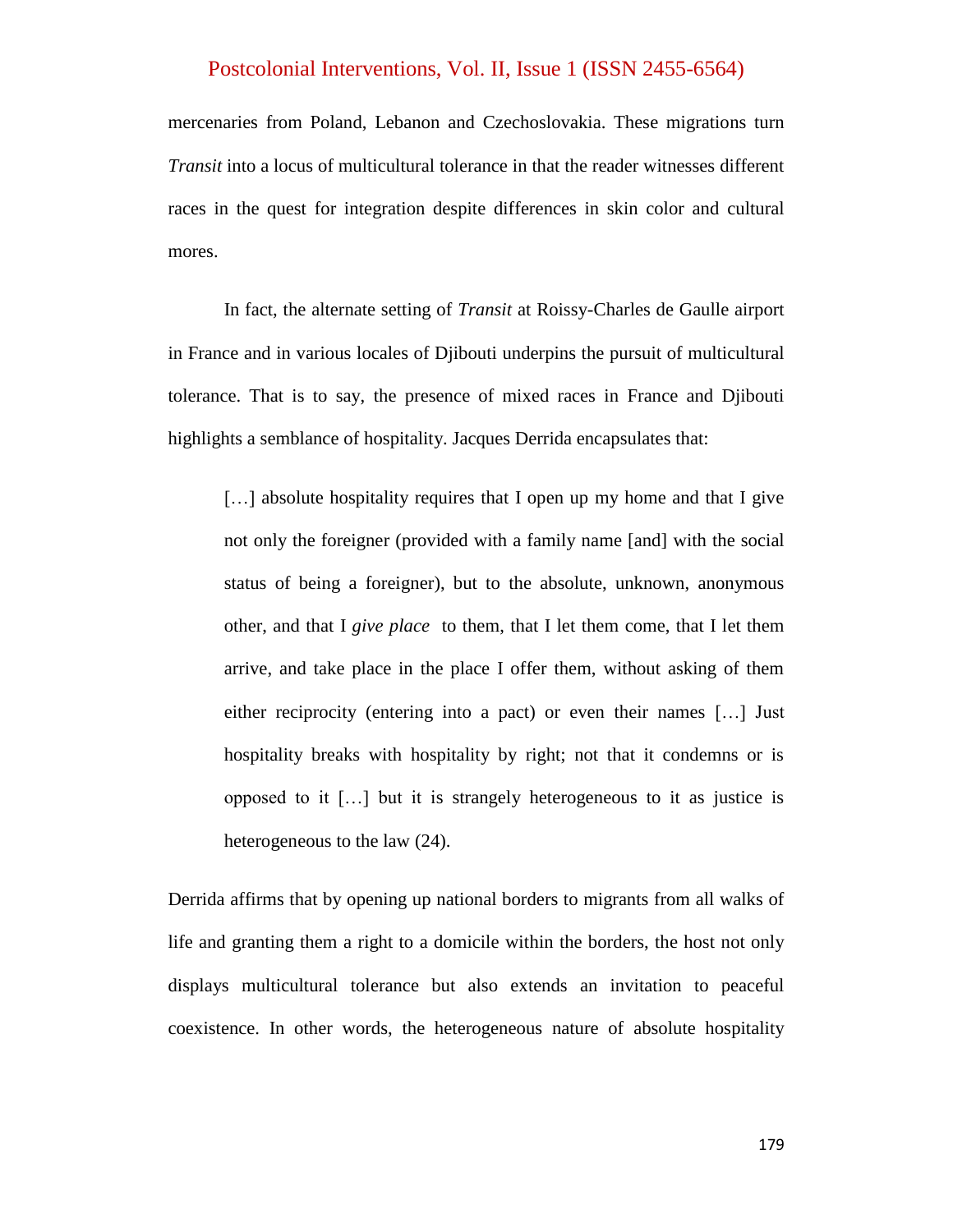entails unconditional coexistence of hosts and foreigners within the confines of the same national borders on humanistic terms rather than on legal terms.

However, the scourge of xenophobic tendencies across the world continues to asphyxiate absolute hospitality. Saskia Sassen reveals that "today"s immigrants appear as threatening outsiders, knocking at, crashing, or sneaking through the gates into societies richer than their own" (1). Such intolerance emanates from neo-nationalism. Stephen Greenblatt acknowledges that:

[...] as the new century unfolds [...] those who thought to have bid farewell once and for all to the heavily guarded borders of the nation-state and to the atavistic passions of religious and ethnic identity find themselves confronting a global political landscape in which neither nationalism nor identity politics shows any intention of disappearing (1).

Admittedly, jingoistic indoctrination forces aboriginals into xenophobic straightjackets which disable them to embrace foreigners into their cultural fold. Unsurprisingly, then, migrant yarns are rife with harrowing versions of xenophobic atrocities.

#### **Problematizing Neo-nationalism**

The ubiquity of xenophobic violence prompts critics to problematize the very notion of "nation" upon which neo-nationalism is based. Timothy Brennan defines 'nation' as "both the modern nation-state and something more ancient and nebulous – the "*natio*" – a local community, domicile, family, condition of belonging" (45). However, Brennan decries that "th[is] distinction is often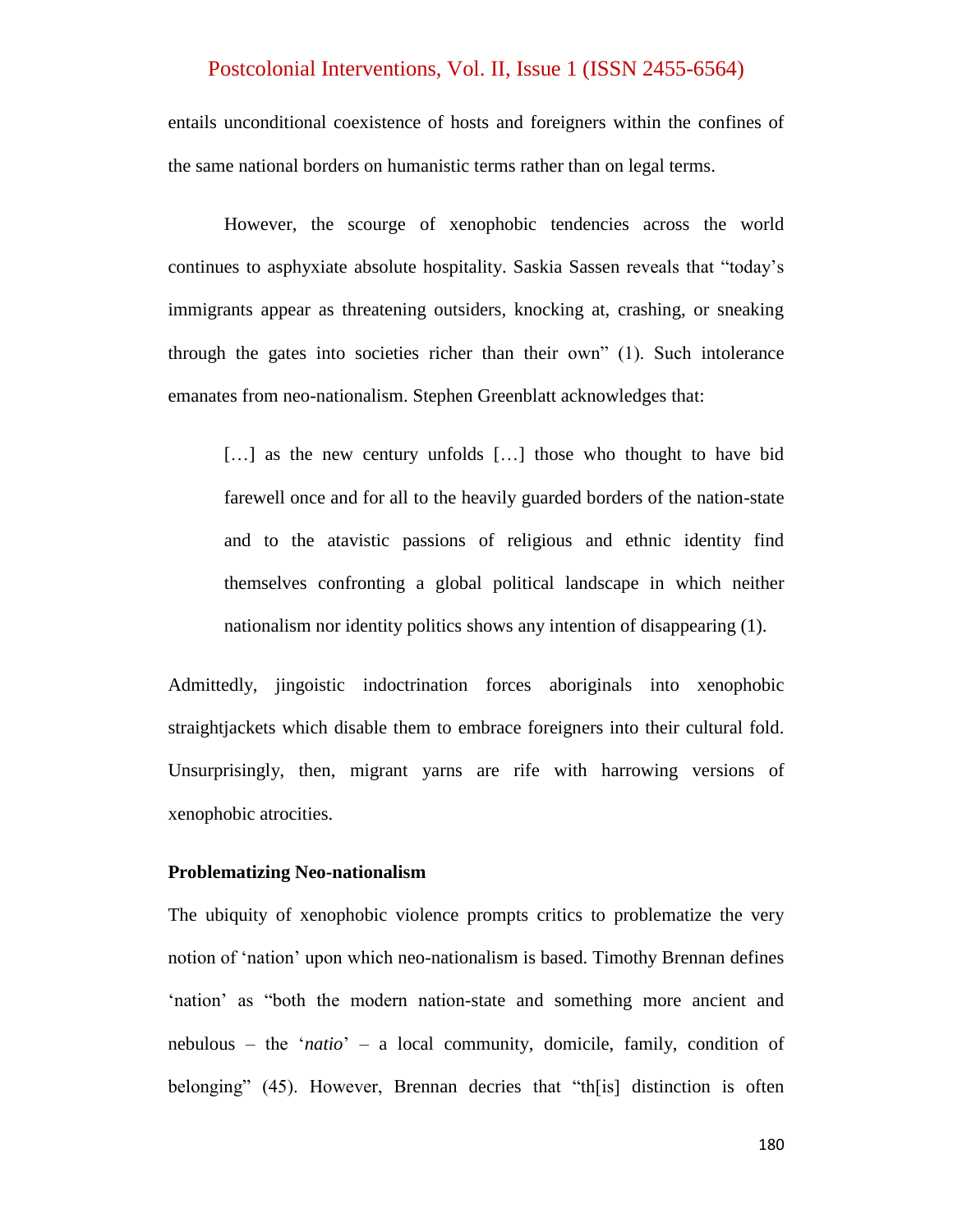obscured by nationalists who seek to place their own country in an "immemorial past" where its arbitrariness cannot be questioned" (45). By privileging modern nation-state over "*natio*", neo-nationalists distort belongingness as a natural human expression into a chauvinistic instrument which, since time immemorial, has engendered cartographic bloodshed worldwide.

In view of border conflicts, critics like Brennan tend to challenge the arbitrariness of modern nation-states. For instance, Bill Ashcroft, Gareth Griffiths and Helen Tiffin contend that "nations are not 'natural' entities, and the instability of the nation is the inevitable consequence of its nature as a social construction" (135). These critics further contend that the instability of the nation manifests in its likelihood to "collapse back into sub-divisions of clan, "tribe", language or religious group […] and the false tendency to assign this unstable condition to specific regions or conditions" (135). Thus, while the construction of the nation is designed to project a facade of cultural solidarity, it perpetuates cultural divisions even within national frontiers. To this effect, Ashcroft, Griffiths and Tiffin emphasize that:

Th[e] myth of nationhood, masked by ideology, perpetuates nationalism, in which specific identifiers are employed to create exclusive and homogeneous conceptions of national traditions. Such signifiers of homogeneity always fail to represent the diversity of the actual 'national' community for which they purport to speak, and, in practice, usually represent and consolidate the interests of the dominant power groups within any national formation. (135)

181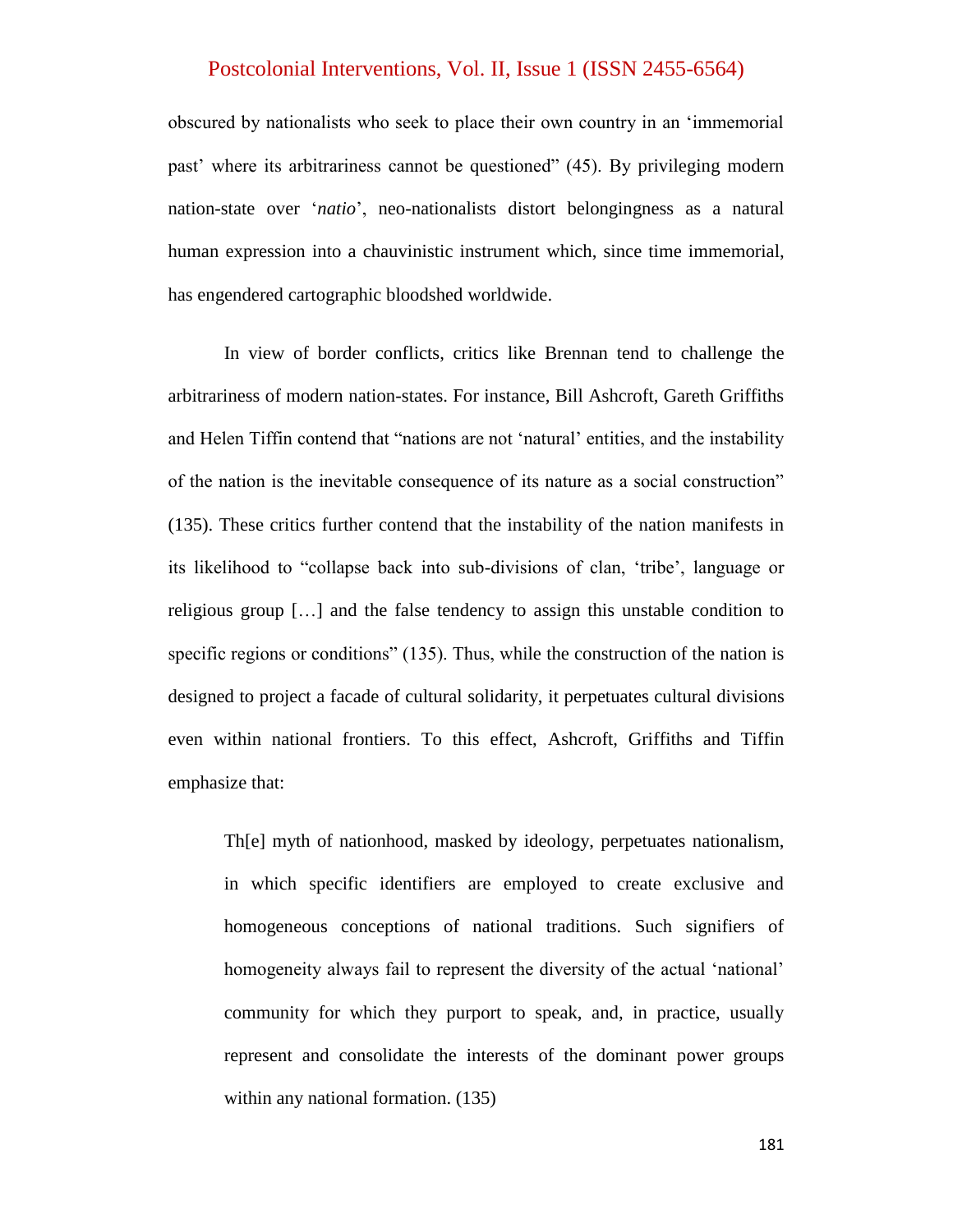This emphasis outlines that the construction of nationhood is intrinsically fraught with self-incriminating contradictions. The overarching contradiction is that nationalist ideology advocates exclusive and homogeneous conceptions of national traditions in a culturally heterogeneous nation. Consequently, cultural interests of minority groups face perpetual marginalization. That is why Ashcroft, Griffiths and Tiffin accuse nationalist oligarchs of using nation discourse as a smokescreen to attain hegemonic leverage.

On his part, Homi K. Bhabha considers the arbitrariness of nationhood construction as the cauldron of cultural ambivalence. He posits that:

[...] a particular ambivalence [...] haunts the idea of the nation, the language of those who write of it and the lives of those who live it. It is an ambivalence that emerges from a growing awareness that, despite the certainty with which historians speak of the "origins" of nation as a sign of the "modernity" of society, the cultural temporality of the nation inscribes a much more transitional social reality (1).

To Bhabha, the notion, discourse and culture of the nation are marked by uncertainty because they are amorphous entities. The uncertainty finds expression in the realization that although historians regard the nation as a stable entity the temporality of its culture proves that it is unstable. The explanation is that culture is always in a flux so that the infinite play of its signifiers and signifieds blurs any signification certitude. No wonder, Bhabha deconstructs the certainty of nationalist discourse and asserts that: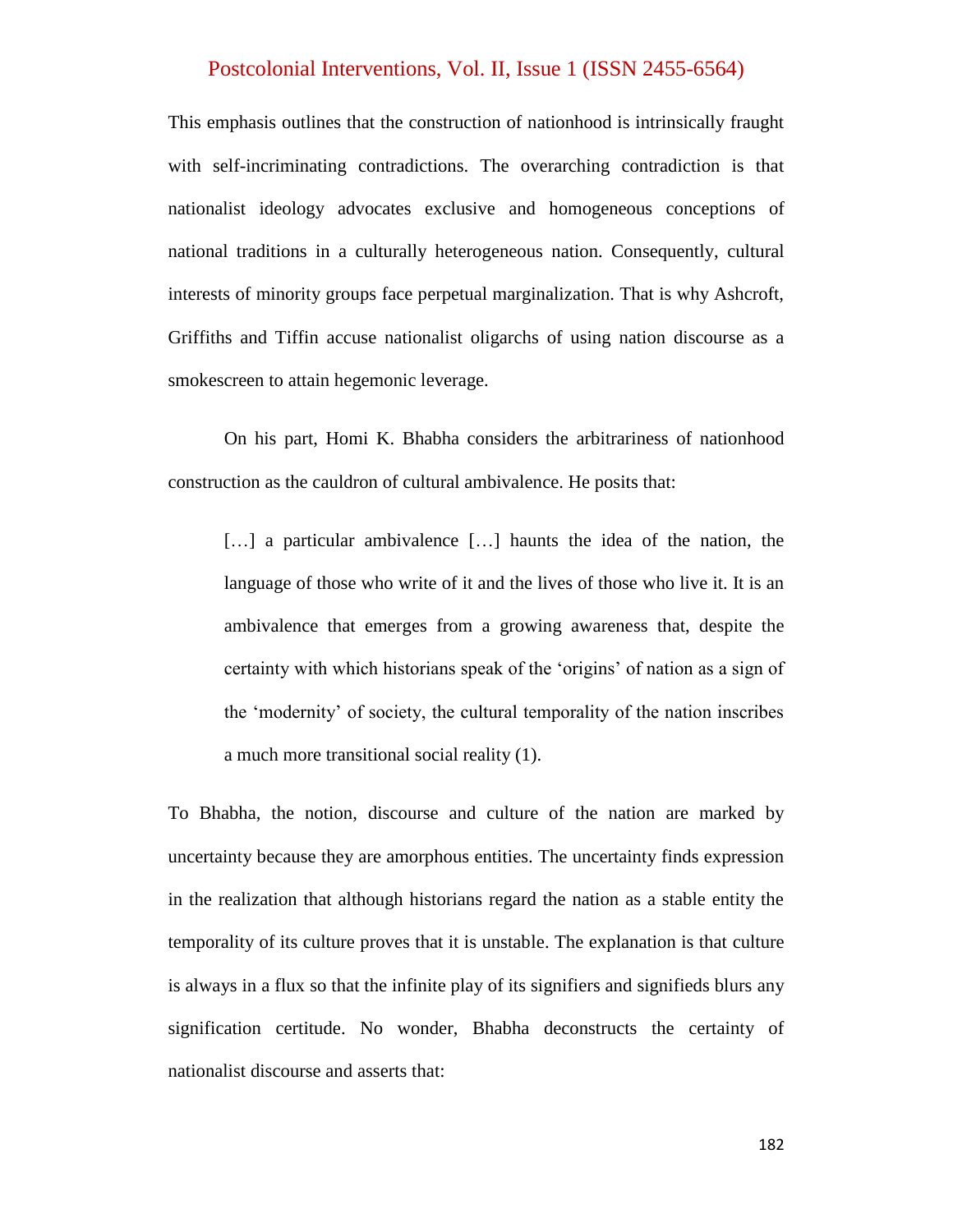[...] the Western nation [i]s an obscure and ubiquitous form of living the *locality* of culture [which] is more *around* temporality than about historicity [...] more hybrid in the articulation of cultural differences and identifications than can be represented in any hierarchical or binary structuring of social antagonism (140).

Technically, nationalist discourse legitimizes the Western nation as a seamless form of living buttressed by historicity and not as an obscure and ubiquitous form of living characterized by its temporality. To justify the expediency of this lopsided conception, nationalists deny the unlimited free play of cultural signifiers and signifieds preferring instead hierarchical or binary articulation of cultural differences and identifications to hybrid articulation.

Like Bhabha, Maxim Silverman deconstructs the ambivalence of nationalism by arguing that "The ambivalence of the discourse of nation traverse social relations and […] cuts across class affiliations and creates numerous contradictions in the ideologies" (7). These numerous contradictions that attend the ambivalence of nationalism discourse undermine the homogeneous conception of the nation. It stands to reason, then, that the heterogeneous conception of the nation embraces hybridity of cultural differences and identities. In this light, Ernest Renan holds that "A nation is a large-scale solidarity [in which] Man is a slave neither of his race nor his language, nor of his religion [but] demand the abdication of the individual to the advantage of the community" (19-20). This implies that the accommodation of cultural differences and identities irrespective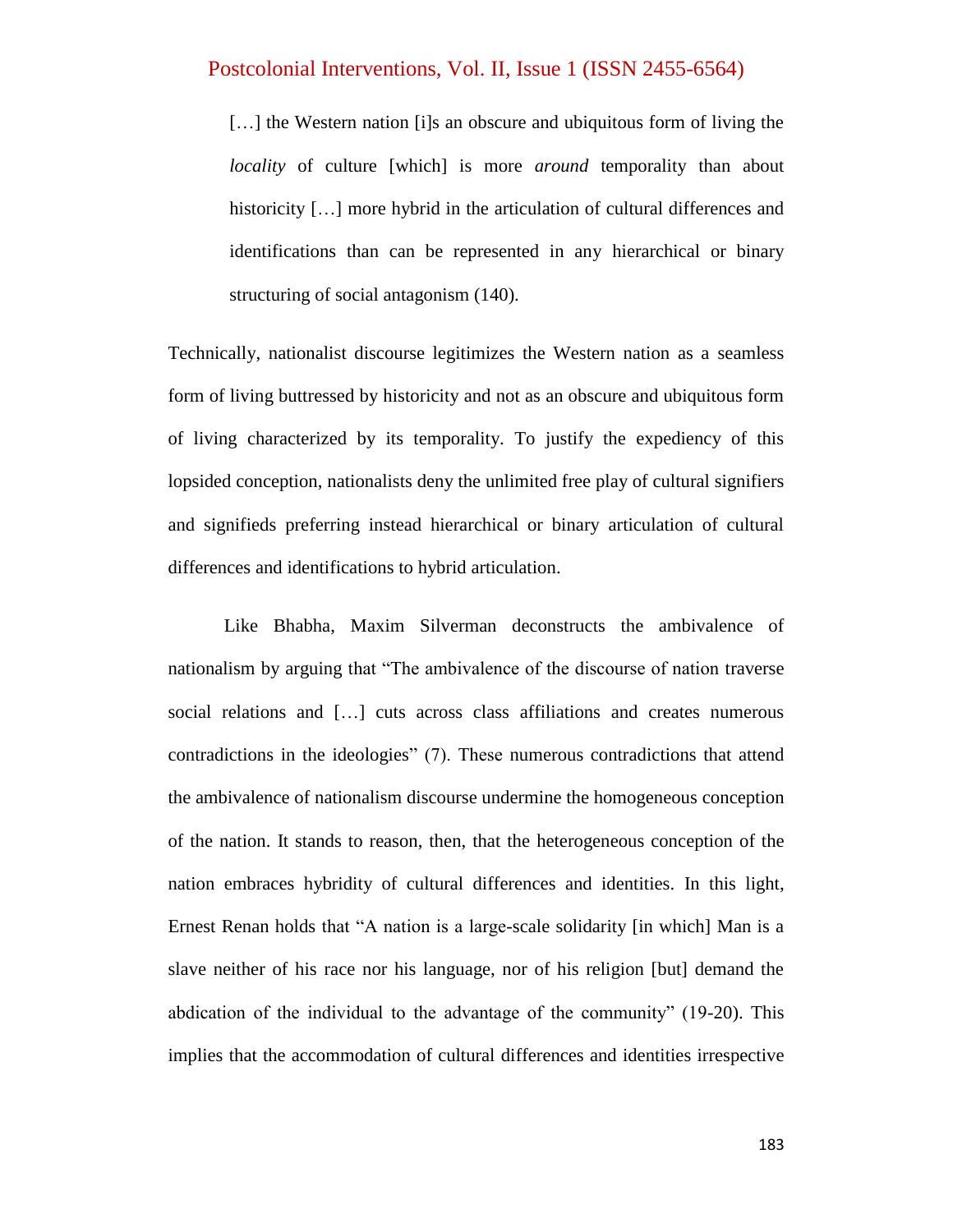of racial, linguistic or religious encumbrances epitomizes cultural elasticity in a nation.

In turn, cultural fluidity produces identities that are multicultural in orientation. Homi K. Bhabha avows that "It is the trope of our times to locate the question of culture in the realm of the beyond […] the moment of transit where space and time cross to produce complex figures of difference and identity" (1). More importantly, Waberi himself substantiates Bhabha's avowal by declaring that postcolonial subjects are "the transcontinental generation" (20). In other words, continental migration of postcolonial generations indicates their radical departure from neo-nationalist ideologies.

However, while cultural mobility is in vogue, a new wave of neo-nationalism stands in its way. Stephen Greenblatt notes that "Mobility can indeed lead to heightened tolerance of difference and an intensified awareness of the mingled inheritances that constitute even the most tradition-bound cultural stance, but it can also lead to an anxious, defensive, and on occasion violent policing of the boundaries" (6-7). To put it unequivocally, cultural mobility is a mixed blessing. Hence, this paper proceeds to analyze how the heteroglot voices of Bashir, Harbi, Alice, Abdo-Julien and Awaleh mitigate the surge of neo-nationalism as the bedrock of racism, xenophobia and human rights abuses.

# **The Cancer of Racism, Xenophobia and Human Rights Abuses in Francophone Migration**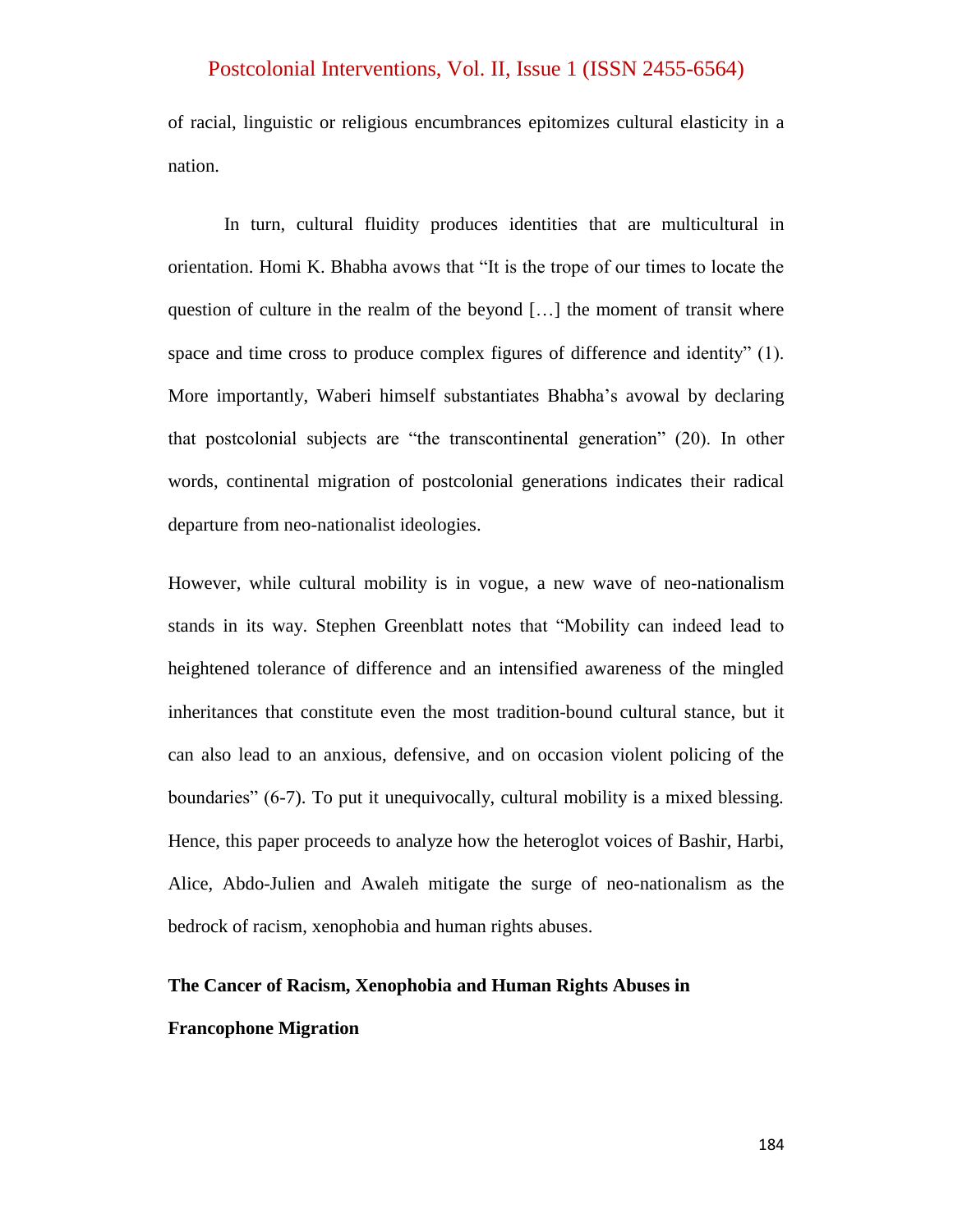The mass media today is awash with images of African migrants in do-or-die journeys to Western countries, especially Europe. What is equally disturbing is the pejorative language that is used to describe these desperate attempts. A critical ear to such media discourses captures subtle racist undertones which stereotype African migrants. Russel King and Nancy Wood disclose that:

Often acting as the mouthpiece of political parties or other powerful groups, [host-country] media discourses have been shown to be immensely influenced in constructing migrants as "others", and often too as 'criminals' or 'undesirables'. Such a focus on migrant criminality creates stereotypes which are very far from the truth and very hard to shake off (2).

These racist attitudes and stereotypes are not strange considering the xenophobic history of Europe. Liz Fekete delineates the extent to which the institutions of xenophobia and racism are entrenched in contemporary European society as follows:

Those seeking asylum are demonized as bogus, as illegal immigrants and economic migrants scrounging at capital"s gate and threatening capital"s culture. And it is this demonization of the people that the capitalist western world seeks to exclude – in the name of the preservation of economic prosperity and national identity – that signals the emergence of a new racism (19).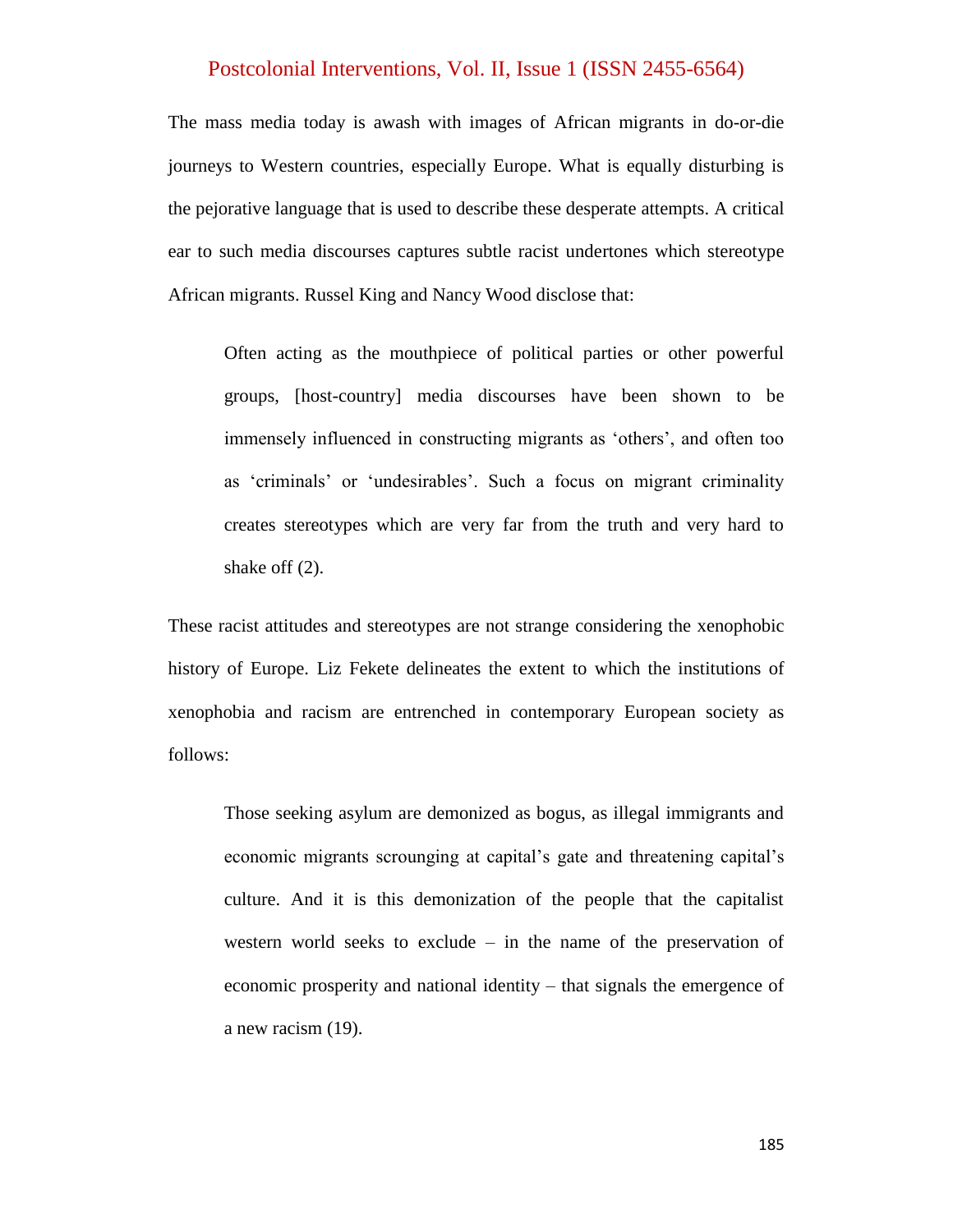Fekete suggests that modern European states hide their xenophobic and racist inclinations under the guise of economic prosperity and national identity. However, cancerous traces of deep-rooted xenophobia and racism in the fabric of modern European societies concretize Maxim Silverman"s opinion that "Questions of immigration and racism are not adjuncts to the development of modern nations but a fundamental part of that development" (6). In practice, France is one of the European nation-states infected by the cancer of xenophobia and racism as Bashir"s opening monologue exemplifies:

I"M IN PARIS […] not really Paris yet but Roissy. That the name of the airport [...] I was stocked, no I mean scotched – taped – in the last row of the Boeing 747 where the cops tie the deportees up tight when the plane goes back to Africa. That's true, that the way they do it. Moussa, he told me that a little while ago. Moussa, you know he can pray the good Lord sitting down without lifting his behind from the seat of the plane, believe me faithfully (14).

Bashir"s monologue depicts the racist treatment of African migrants to and from France. According to David Ball and Nicole Ball, Bashir"s "monologues are delivered in a slangy, comical language very much his own, a mix of naïveté and sly, often cynical, observation" (8). In this specific monologue, Bashir's cynicism is directed at the inhumane transportation of African exiles and deportees to and from France respectively. In Bashir"s case, he was stocked; cello taped to his seat to be exact as if he were a commodity. This debasement also applied to Bashir"s fellow asylum seeker, Moussa, who failed to maneuver into a praying posture during the flight. In Marxist terms, such debasement of human beings into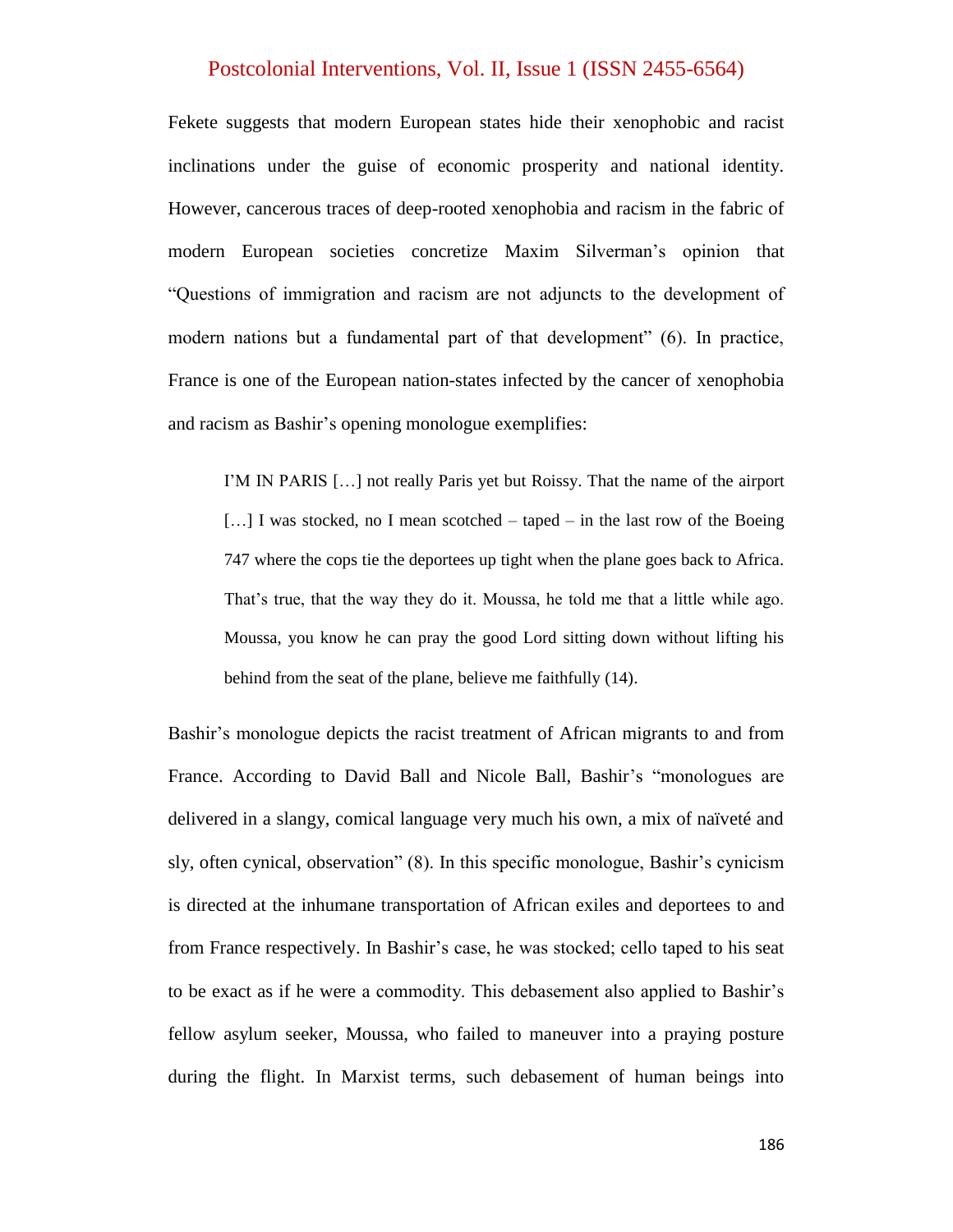commodities may be identified as reification or commodification or thingification or objectification. Tom Bottomore specifies that reification is the "transformation of human beings into thing-like beings" (463). The reification of Bashir and Moussa is racist in the sense that they are stocked in the same dingy alcove that is occupied by African deportees from France. Besides, Harbi"s monologue gives more evidence of racist ill-treatment that African deportees endure at the hands of French airport personnel:

Boarding time for the Africans being deported "of their own free will." A dozen or so scheduled to be transported the usual way; three male individuals will be docked up in the cramped space of the restrooms, piled in and immediately incarcerated quick as two whiffs of a cigarette. A man wearing a glaring yellow vest with the word "technician" on his back, helped by three PAF agents, has struck a thick roll of gray tape on the restroom door so the passengers who happen to have missed the caging or whose eyes had avoided it won't venture into these restrooms. Strange how the same scene keeps being repeated almost every day on other flights always bound for some African destination (16).

This passage disturbingly unmasks the high-handedness of French deportation policies. As Liz Fekete maintains, "the 1951 Refugee convention is under threat from […] the introduction of EU deportation programme, with its target-based system for removals and its reification of failed asylum seekers as commodities to be parcelled and dispatched out of Europe" (135). Given France is one of the heavyweights in European Union, it is unsurprising that her airport personnel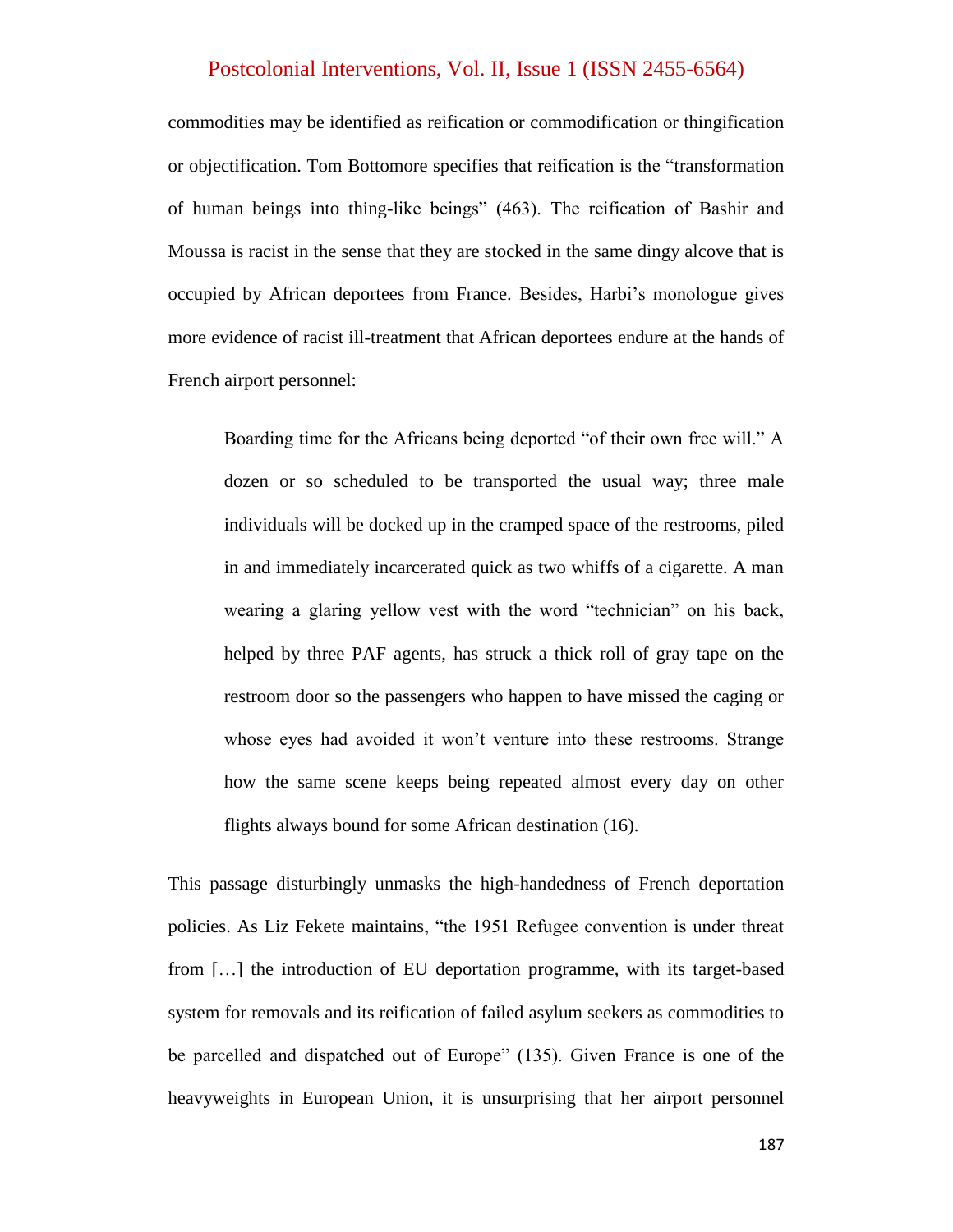display a cavalier disregard for asylum seekers of African descent on the basis of skin colour. For Fekete, this European Union programme "eats away at a political culture that professes respect for human rights" (135) or to put it bluntly, European societies are hypocritically multicultural and accommodative. Indeed, Harbi exposes more human rights abuses that African deportees undergo in the following passage:

Each time, the unfortunate deportee tries squealing like a tortured whale just to stir the conscience of the ordinary passenger, usually a tourist. Today"s deportee is Congolese, supposedly a shopkeeper from Pointe Noire, and his fate seems sealed. At least he"s alive, luckier than the ones who die of dehydration in the Arizona desert or freeze to death inside the undercarriage of some cargo plane (16).

This passage conveys the heartrending truth that human rights violations culminate into death of African deportees. That is why African deportees resort to last-ditch appeals for pity from equally unconcerned white passengers. This is evident when Bashir reflects upon Moussa"s advice to "Act dumb with the cops [...] don't show you speak French. Don't mess things up, so shut your trap. Or cry, to fish pity from French people" (14). Naturally, such racist debasement of fellow human beings is a recipe for counter-racial resentment as the musing of Harbi shows: "I have an old debt of memory to settle with France; people think migrants arrive naked in a new land at the end of their odyssey; yet migrants are loaded with their personal stories and heavier still with what is called collective history" (16). Here, Harbi refutes the French predilection for making sweeping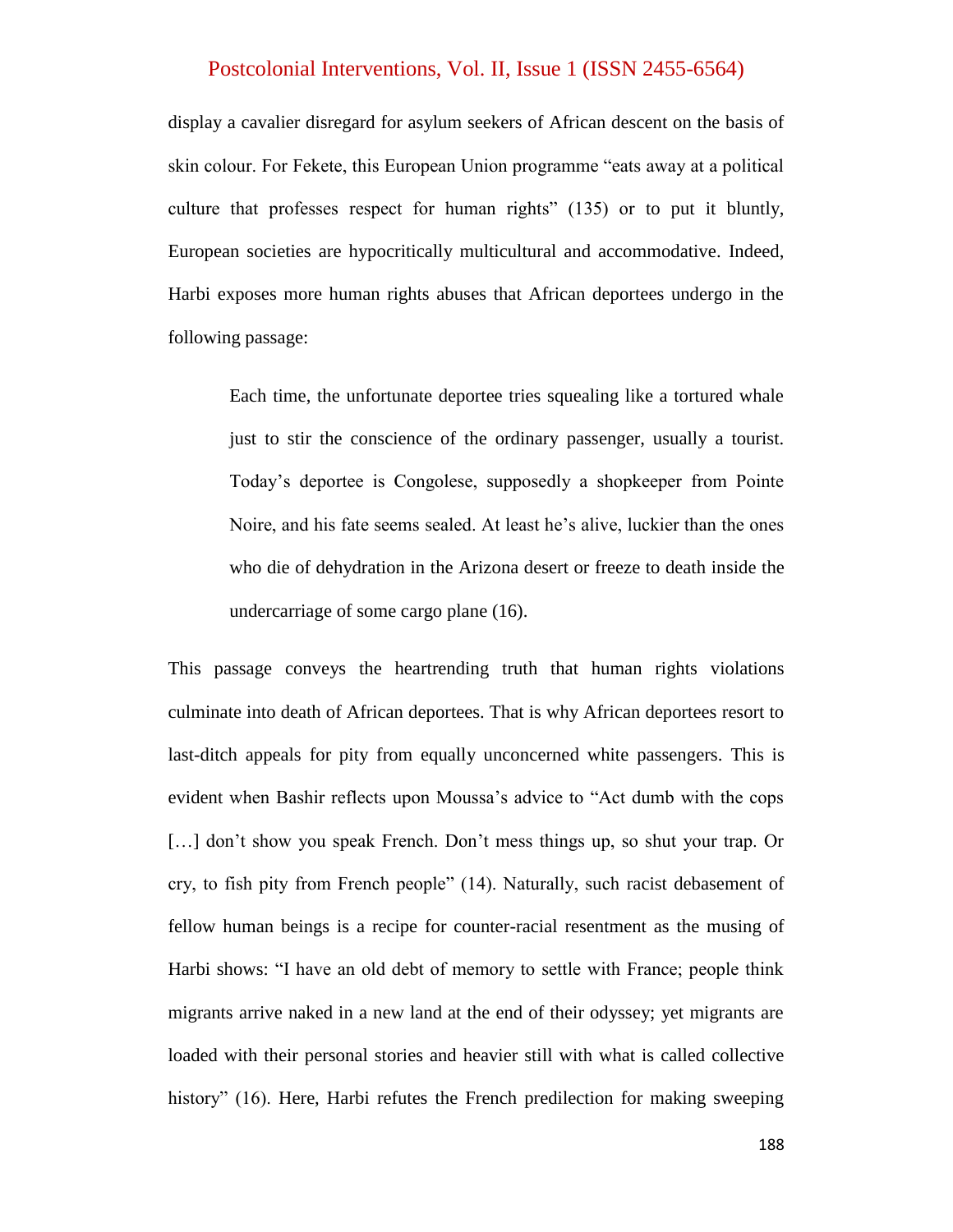generalizations that all African migrants seek asylum because they are economically wretched ignoring other different individual and collective motivations like escaping civil strife and political persecution.

All the same, African asylum seekers suffer worse indignities when they disembark at Roissy. Harbi recounts indignantly that "The first natives of the country we glimpsed at the airport counter were already frowning with animosity [...] All we could see of them was their closed faces and the accusing hooked index finger" (143). The atavistic animosity and accusation that African asylum seekers are greeted with proves that they are unwelcome guests in France. Harbi further reveals that racist hostility assumes blatant proportions:

We hear that the personnel managing the reception centers of the Red Cross and the Secours Populaire avoid all contact with us. Can you believe it, they wash us from a distance with a hose. Aseptic masks protect their faces and rubber gloves their hands as they pass us a little splinter of soap, as if we were cankered with mold and covered with mange. The boldest of us walk out of the retention center in the night and find themselves in disaffected squats next to some railroad station or port, before the city files an eviction notice with the municipal authorities, and the zones around the trains and ports set up a heavy surveillance system with steel wire fencing and automatic doors. Every vehicle leaving these zones will be inspected from top to bottom by security guards equipped with thermal and carbonic gas detectors (146).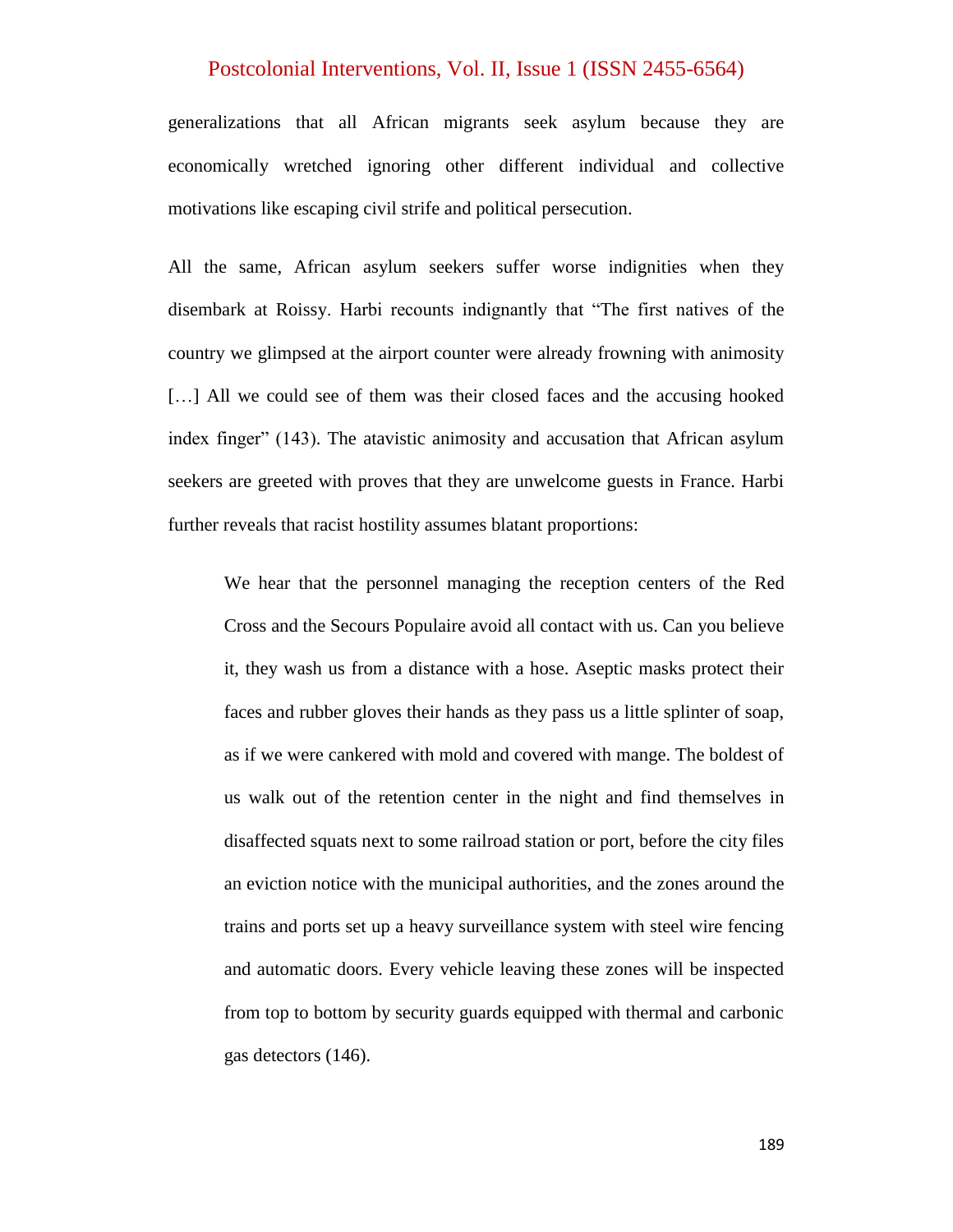Such evidence of racial discrimination and human rights abuses summarizes the fate of African asylum seekers as social lepers and pariahs in French society. This inhumane disregard for human rights turns African asylum seekers, to borrow the words of Orlando Patterson, into people "without a legal personality" (22) just like their African-American ancestors back in the days of slavery. Like Harbi, Bashir expresses his suppressed indignation at the treatment of African asylum seekers as legal non-persons by accepting Moussa"s advice half-heartedly that "OK I don"t say nothing cause Roissy"s danger, they might say Africans, pains in the ass" (14). Thus, while Bashir embraces France as his new home, he has no illusion whatsoever that his overtures of racial solidarity are reciprocal. However, the cost of reifying fellow human beings into legal non-persons is the inducement of defensive vengeance. To be sure, Bashir"s evocation of Osama bin Laden"s name; the generally accepted al-Qaeda mastermind behind September 11 attacks on United States of America in 2001 is an apt manifestation of defensive hostility:

For six months now my name been Binladen, Moussa he choked on his coffee in plastic cup they give you. *Never* say that again here he say. That get the French fierce, and the English, and the Americans, and even the nice Norwegians who pay NGOs for us and keep their traps shut. But me, I like that, you say Binladen and everybody drop dead with panic […] in front of barbwire and sandbags of the American Embassy in Djibouti. Binladen, dunno who he was before but anyways […] In Djibouti, they said, yell "Long live Binladen" everywhere, that's how I know his name,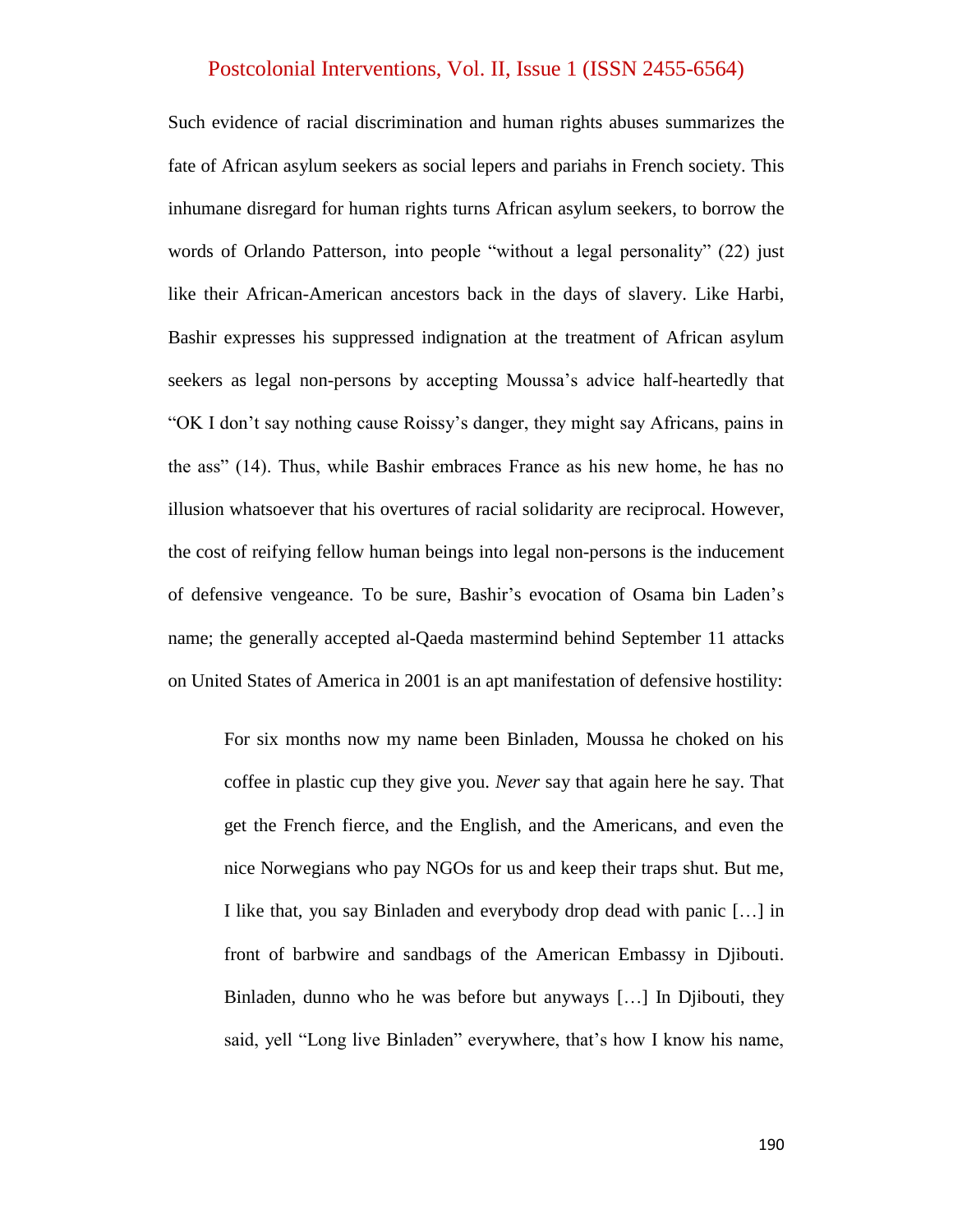then stop right away or else it Gabode prison for everybody, mamas, uncles, kids, everybody (14).

The evocation of Osama bin Laden"s apparition is significant as it illustrates how victims of Western racism and human rights violations feel inclined to identify with bin Laden"s act of terror as a form of emotional release. Bruce Lawrence affirms that "Osama bin Laden has become a legendary figure in the West, not to speak of the Arab world" (xi). While not necessarily condoning the murder of innocent Americans, victims of Western racism develop a natural affinity with the people of Islam and hence perceive bin Laden as their titular liberator from the fetters of common injustices. That explains why Djiboutians of all ages shout the name of bin Laden as a battle cry against socio-political yokes even under the duress of imprisonment. Such problematic affiliations, especially on the wake of the atrocities caused by global jihad, foreground the complex ambivalences generated by the cauldron of racism, discrimination and human rights violations.

The cancer of French racism also showed itself in colonial anthropology and history. Abdo-Julien claims that "the history books, articles, and newspaper chippings Maman used for her research [contain] numerous terms and insulting denominations, the wild theories of anthropologists or preposterous tribologists" (31). Frantz Fanon testifies that colonialists regarded the African continent as "the haunt of savages…riddled with superstitions and fanaticism, destined for contempt, weighed down by the curse of God, a country of cannibals" (211). Abdo-Julien testifies on his mother"s behalf that the literary text that provided the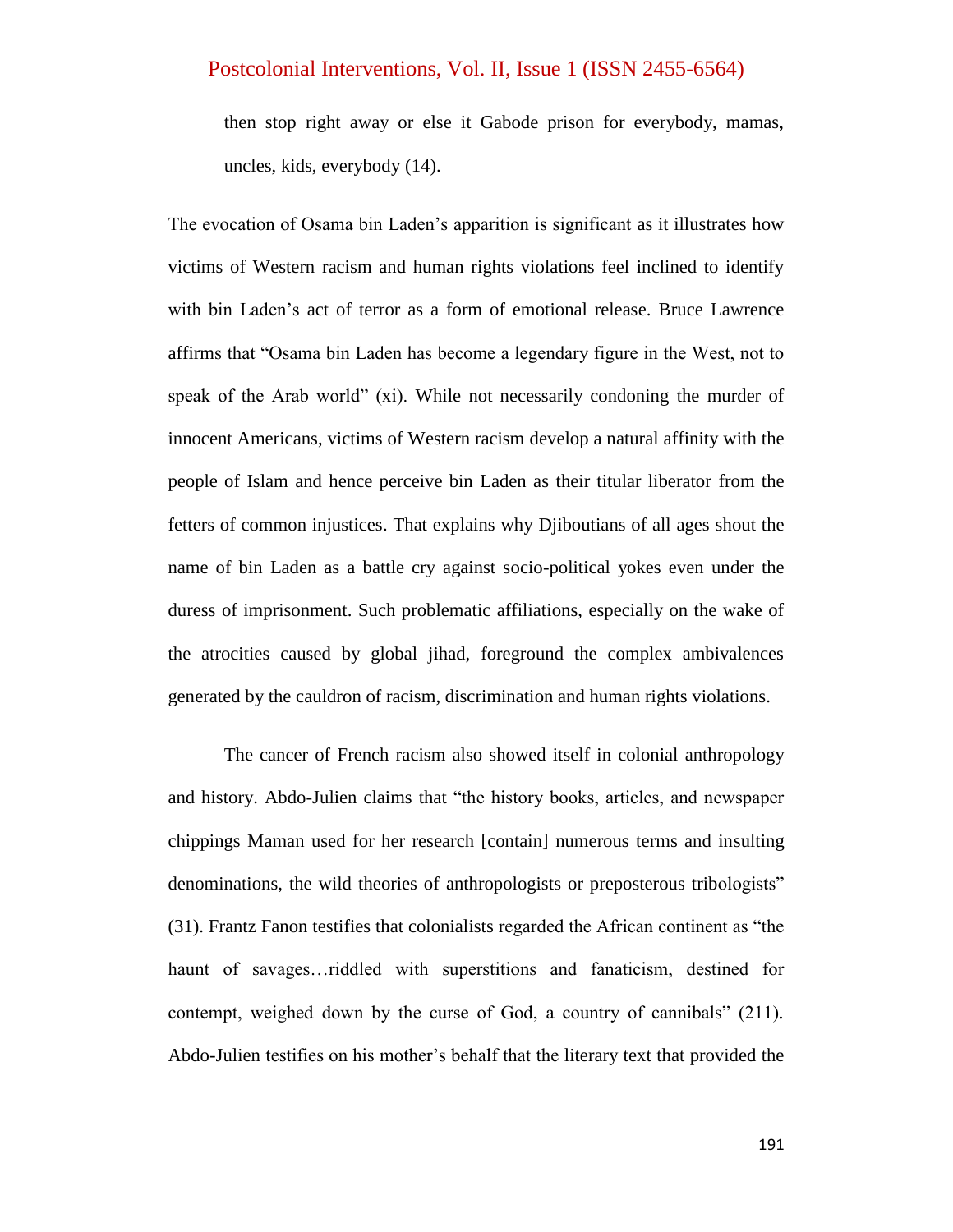impetus for this racist discourse is the totemic *Heart of Darkness* by Joseph Conrad:

In the editorials of the time, we were always subjected to the risks of mutilating voices: convert or exploit them, educate or emasculate them, develop or crush them. "Exterminate all the brutes!" vociferated Conrad"s counterpart, someone who knew how to speak the language of truth. As a young […] sailor, he had commanded a steamer that went up the Congo River in 1890 (31).

This testimony establishes that not all French citizens subscribed to Conrad"s racist template. In Alice's case, the description of racist discourse as "risks of mutilating voices" and Mr. Kurtz, Conrad"s main character in *Heart of Darkness*, as "someone who knew how to speak the language of truth" sarcastically vents her disapproval of racist conditioning during her time as a student back in her native France. Moreover, Alice concedes that "At that time […] I wrapped up my studies of history with a college degree, and disgusted by what they were teaching me about Africa and the French Empire, I registered for the entry examination to the school of Journalism in Paris" (81). Relatively speaking, Alice"s anti-racist stance was rare in a society embedded with racist foundations.

However, Waberi"s *Transit* also portrays the cancer of African racism. Recollecting the colonial climate of Djibouti when she had arrived from France with Harbi, Alice tells Abdo-Julien that: "Your father dreaded the ordinary racism on both sides of the fence and what people might say once we were settled there.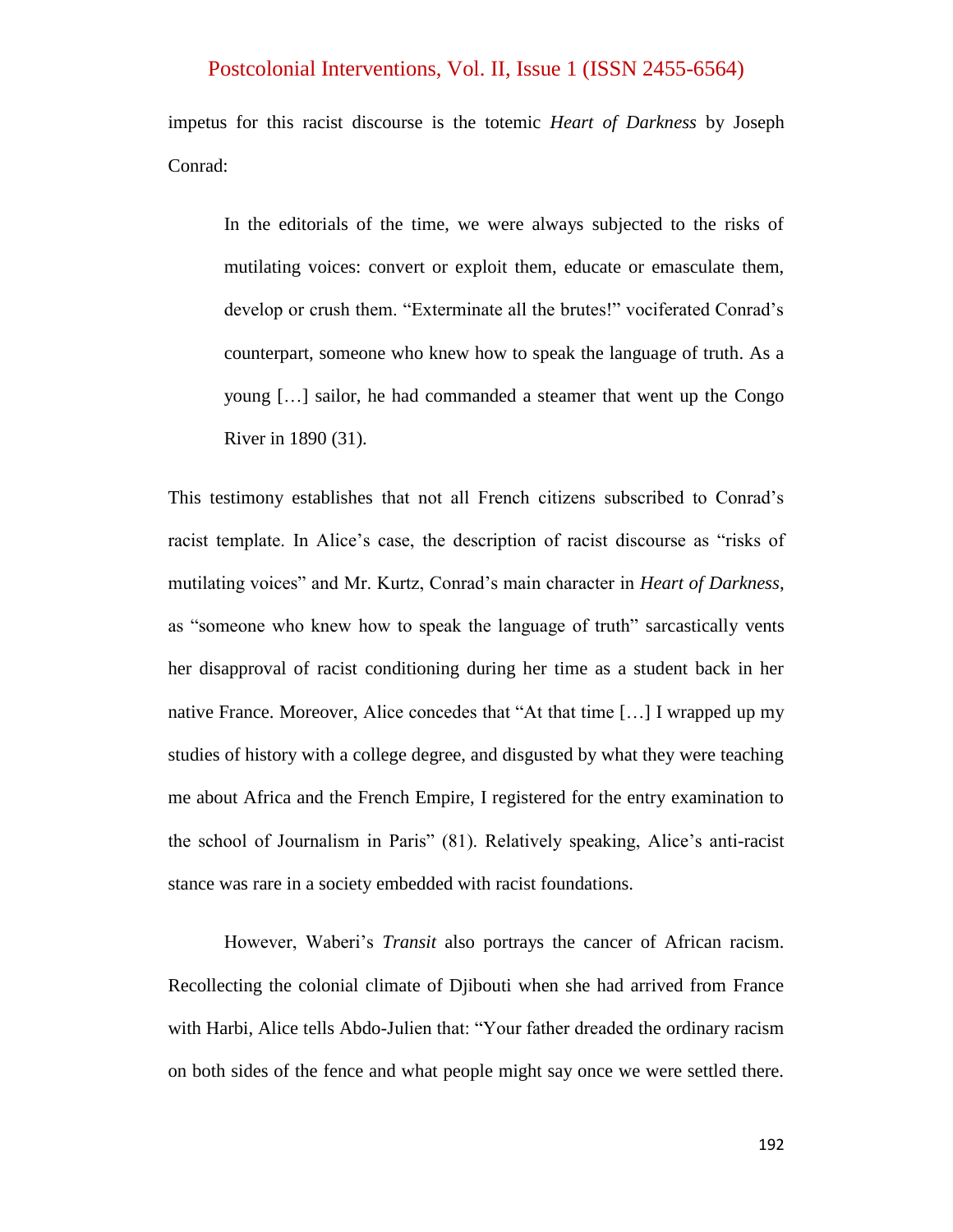Soon, they put you in a ready-made box: you"re the mixed couple people look at suspiciously" (81). That is to say, both France and Djibouti suffered from racism as evidenced by the latter"s ingrained suspicion of mixed marriages which Alice describes as the "situation of insidious adversity" (82). Alice details the enormity of racist adversity in Djibouti that:

Your father received a cool welcome from his family, and even from some of his friends who had recently returned to the fold. The time was not ripe for mixed race love or mixed flavors in this erratic country, this womb so fertile it cannot keep its children unless it uses a straightjacket and holds them in neurotic silence (82).

The account of this cold reception shows the propagation of racist propriety in colonial Djibouti. Even Harbi"s family and friends were intolerant not only towards Alice for being French but also towards Harbi for marrying a French woman when he was a Djiboutian man. However, Alice seems to contradict herself when she downplays such atmosphere of racial intolerance as the logical product of the political acrimony that attended France"s colonization of Djibouti. This way, the evocation of a straightjacket concretizes the trouble that colonial Djibouti took to institutionalize the demonization of French citizens:

I felt terrible when they associated me with the last little bunch of colonists just because I was French. In fact, I was a walking disgrace; maybe you"ll understand that some day. An animal with horns avoided by your father"s so-called friends. I couldn"t have cared less about their

193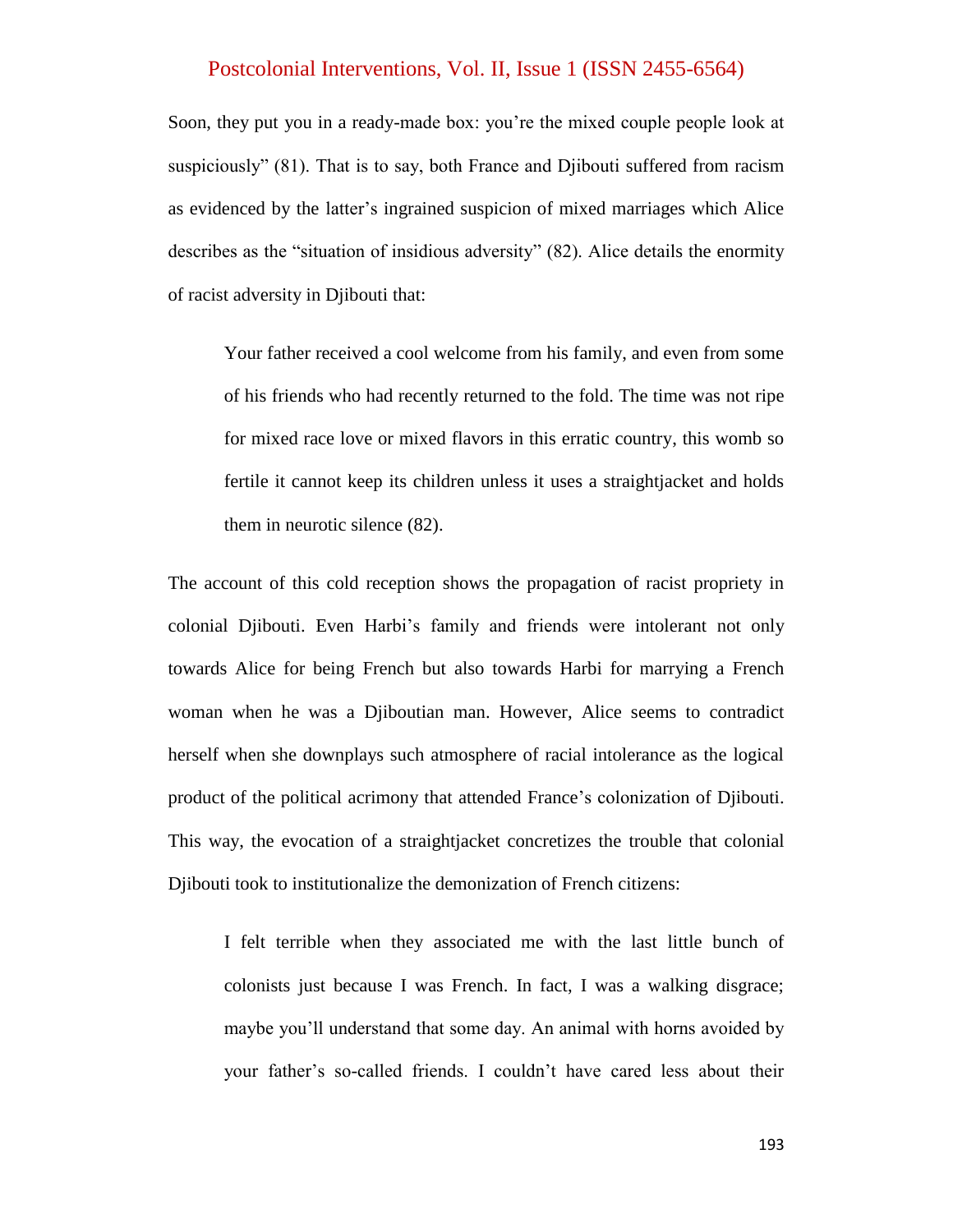distrust, aside from the fact that all around us the atmosphere was insurrectional (84-85).

The effect of this arbitrary demonization on Alice was not so much her isolation from her husband"s family and friends as her disillusionment with the entire racism establishment which finds explication in her wistfulness:

When we landed we were dreaming of a world in which people looked each other straight in the eye and spoke to each other like human beings, a world where people spoke man to man the way South Americans address each other […] with no distinctions of class, race, or nationality. Alas, this country and its sun drove me mad. Their way of living in apnea infuriated me (82).

The craving for a world without class, race, or nationality distinctions suggests the possibility of multicultural tolerance. Alice cites racial solidarity of South Americans to underscore the fact that French and Djiboutian people can emulate it. To further underline her desire for multicultural tolerance, Alice directs her fury towards the docility of Djiboutians in the face of their country"s propagation of racism during the colonial epoch.

#### **The Possibility of Multicultural Tolerance and its Challenges**

In recent years, multiculturalism has become the catchword in cultural parlance. Will Kymlicka points out that "Multiculturalism today is a global phenomenon" (17). Bhikhu Parekh concurs with Kymlicka that "Almost all societies today are multicultural and likely to remain so for the foreseeable future; this is our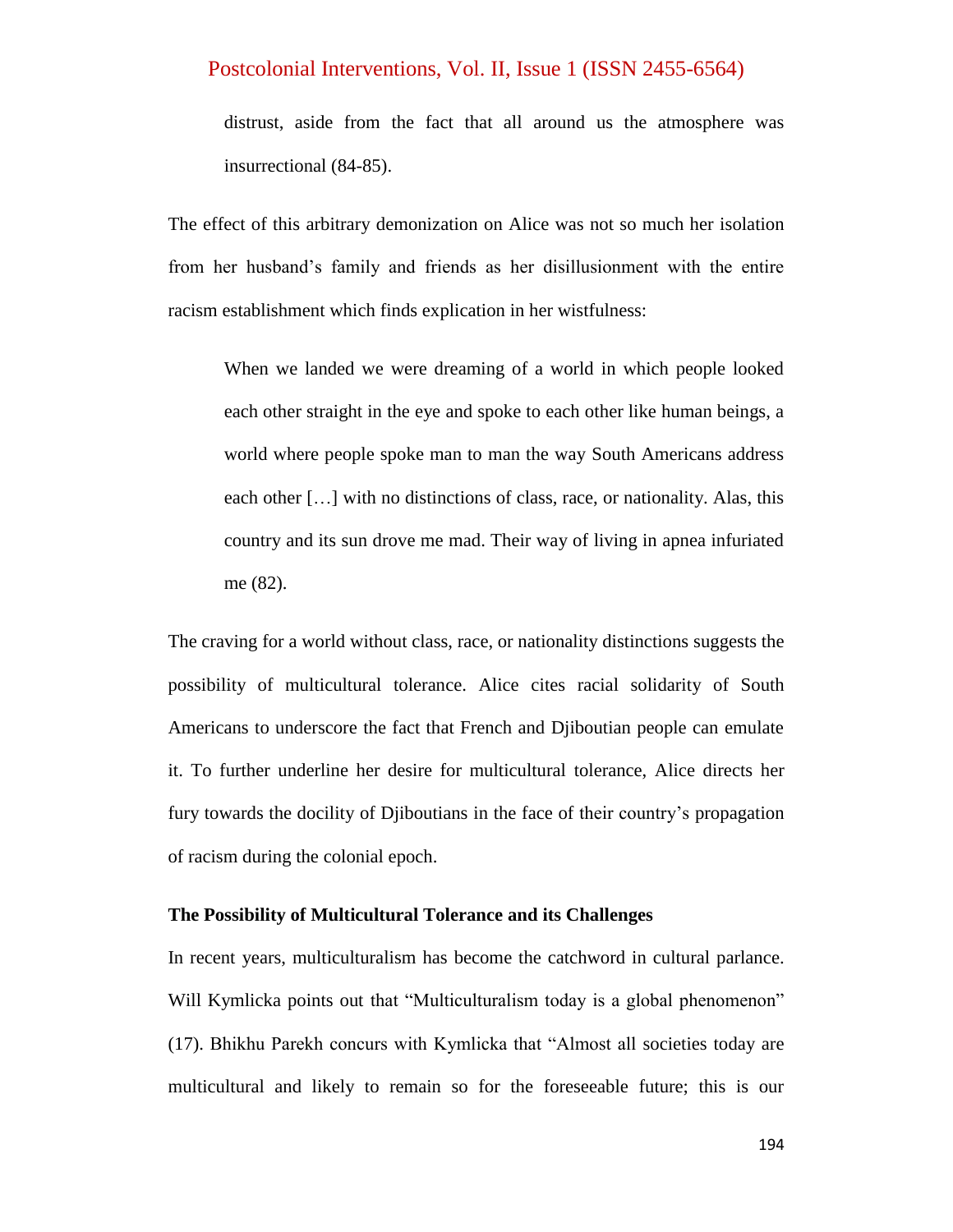historical predicament, and we obviously need to come to terms with it" (336). Kymlicka justifies the currency of multiculturalism by arguing that:

What all struggles of multiculturalism have in common [...] is that they reject earlier models of the unitary, homogenous nation-state. Until recently, most states around the world have aspired to be "nation-states". In this model, the state was seen as the possession of a dominant national group, which used the state to privilege its identity, language, history, culture, literature, myths, religion and so on […] Anyone who did not belong to this dominant group was subject to either assimilation or exclusion (17).

Multiculturalists, like critics of neo-nationalism, refute models of homogeneous nation-state because they are culturally divisive. By constructing a dominant national group that mirrors the cultural homogeneity of a nation-state, oligarchs perpetuate the marginalization of minority groups for their own hegemonic benefits. That is why most nation-states embrace multicultural models today. May Joseph explicates that in postcolonial states "Since the 1930s, various conceptual frameworks for galvanizing ideas of plurality and multicultural citizenship against monocultural national identities within the state have been pursued by positing notions of a "third" space politically, geographically, and historically" (141). In African postcolonial nation-states, the movement from monoculturalism to multiculturalism is in the main reflected by migrant narratives.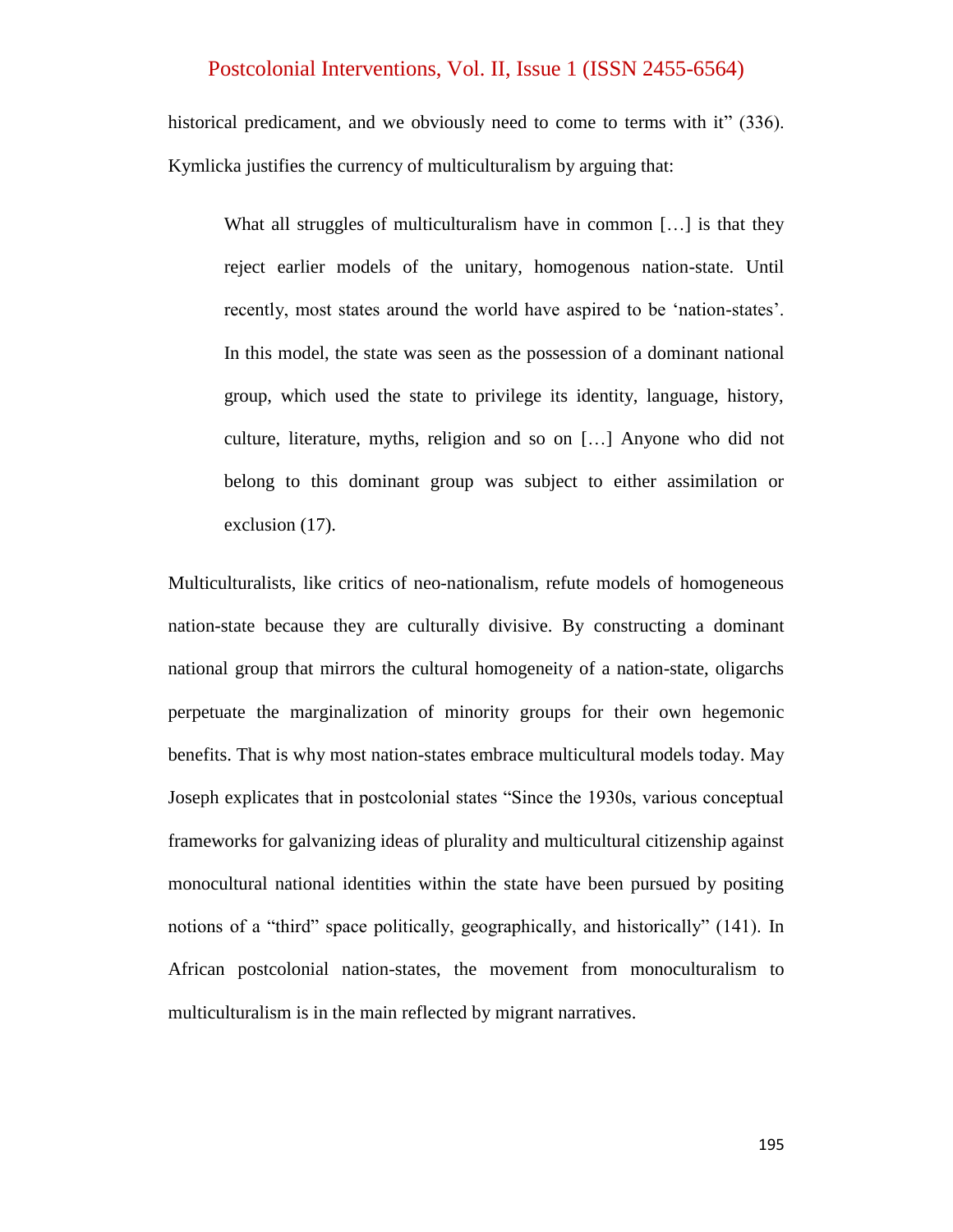For all practical purposes, Waberi"s *Transit* reflects the praxis of multicultural tolerance. Corbin Treacy verifies that *Transit* "exposes the nomad"s infinite possibility […] of *necessity*, a condition in which exilic migration is not a monolithic experience, but rather one heavily influenced by class and social position in the postcolony" (64). In other words, *Transit* spotlights migration as a diverse phenomenon that offers boundless possibilities for postcolonial subjects in pursuit of their personal wants. Indeed, the monologue of Abdo-Julien first introduces us to the multicultural possibilities in *Transit*:

Maman kept repeating to whoever would listen that this country was hers too. This is where love made me put down my bags, she would say […] Everything in this land is mine: its volcanic hillocks, its skinny fauna; the tragic, camel-like swaying of its hips; the aquatic flora pictured on postage stamps; the desert islets like the famous Guinni Koma […] Yes, everything here is mine […] my country sad and beautiful like the oilcloth of a village café in Brittany on a rainy Sunday morning (27).

Alice"s claim that she belongs to Djibouti when she is a French native illustrates the existence of multicultural identities in Djibouti. Actually, Dominic Thomas states that there are "symbiotic dimensions of relations and population flow between France and the Francophone world" (3) which manifests in Alice's comparison of Djibouti's sadness and beauty with the oilcloth of a village café in Brittany where she grew up. As Bhikhu Parekh puts it, "Every culture is exposed to others and cannot avoid comparing itself with them. A section of its members might be attracted to some of the latter"s beliefs and practices, and either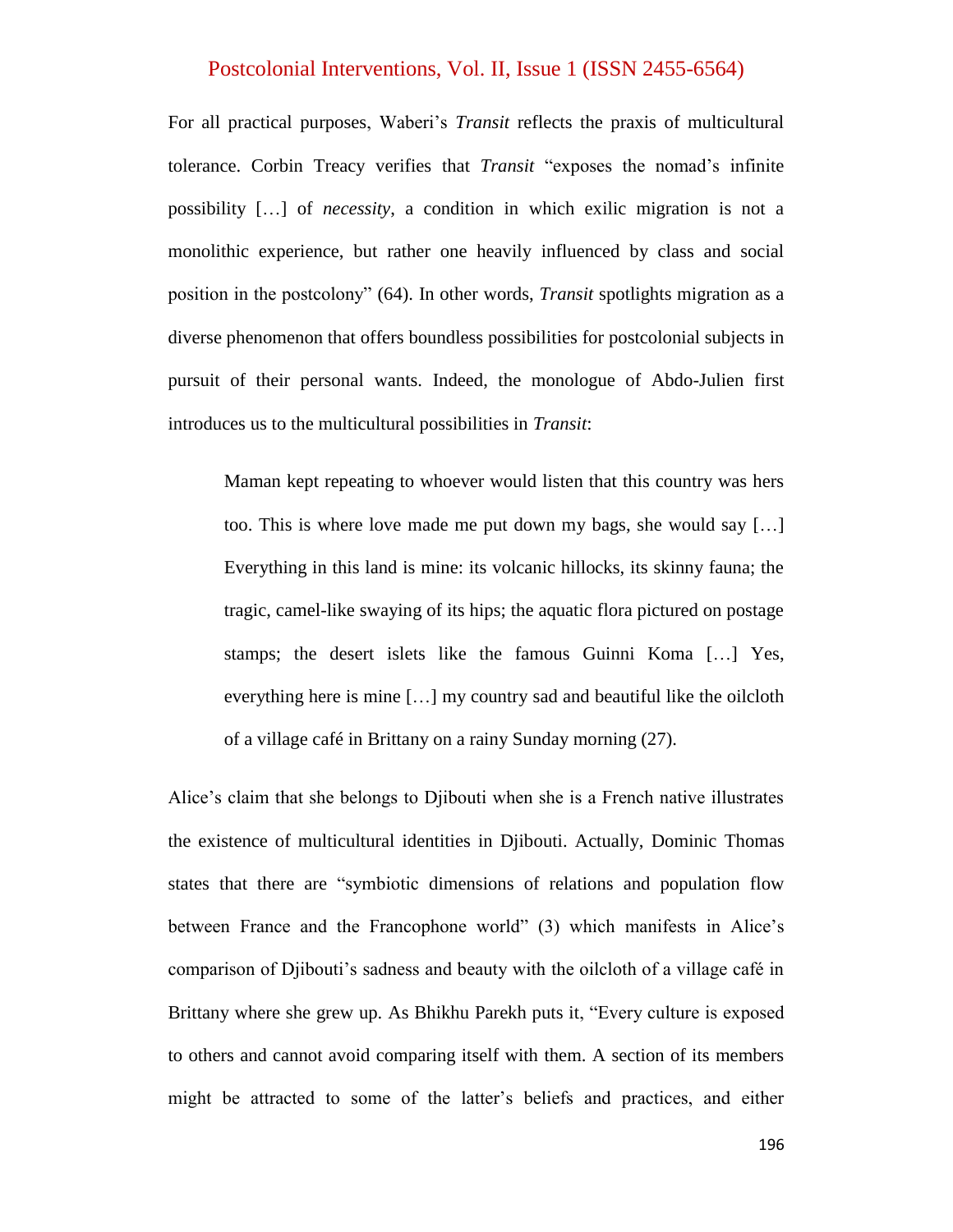genuinely read them back into their own tradition or reinterpret it to legitimize the foreign import" (175). The exposure of Alice to Djiboutian culture has therefore made her not only to compare it with French culture but also to adopt it. However, Alice"s reflection affirms that exposure to different cultures breeds split identities:

What on earth made me go there, in the midst of those strange strangers with their Afros and bell-bottom pants? You always like to think of yourself as different; you want to escape the common fate, out of pride perhaps […] I let myself be sucked up by destiny, something stronger than myself […] Why would a young student, a girl from Brittany like me, set out for this crazy place? Fate took over and I dove into it headfirst (27-28).

The schizophrenic alienation from and identification with Djibouti exposes the downside of multiculturalism. Pnina Werbner elucidates that "Migration creates a sense of "double consciousness," an awareness, as W.E.B. Du Bois (1994) argues in relation to American blacks [...] of a subject's sense of belonging and alienation" (107). The fact that Alice inhabits the cultural third space means that she is caught up in a vortex of simultaneously identifying with Djiboutian culture and/or feeling alienated from it. However, Alice shows that the combination of time and personal effort extenuates migrant schizophrenia:

They seemed lost; so was I but a lot less than they were. They looked gentle, sweet, harmless. So did I, they said, afterwards. I knew nothing about them, about their country, their language, their culture. I had just turned twenty […] Then I got used to their gregarious ways, their nomadic flesh that would start moving only as a group, with their worries locked inside themselves more often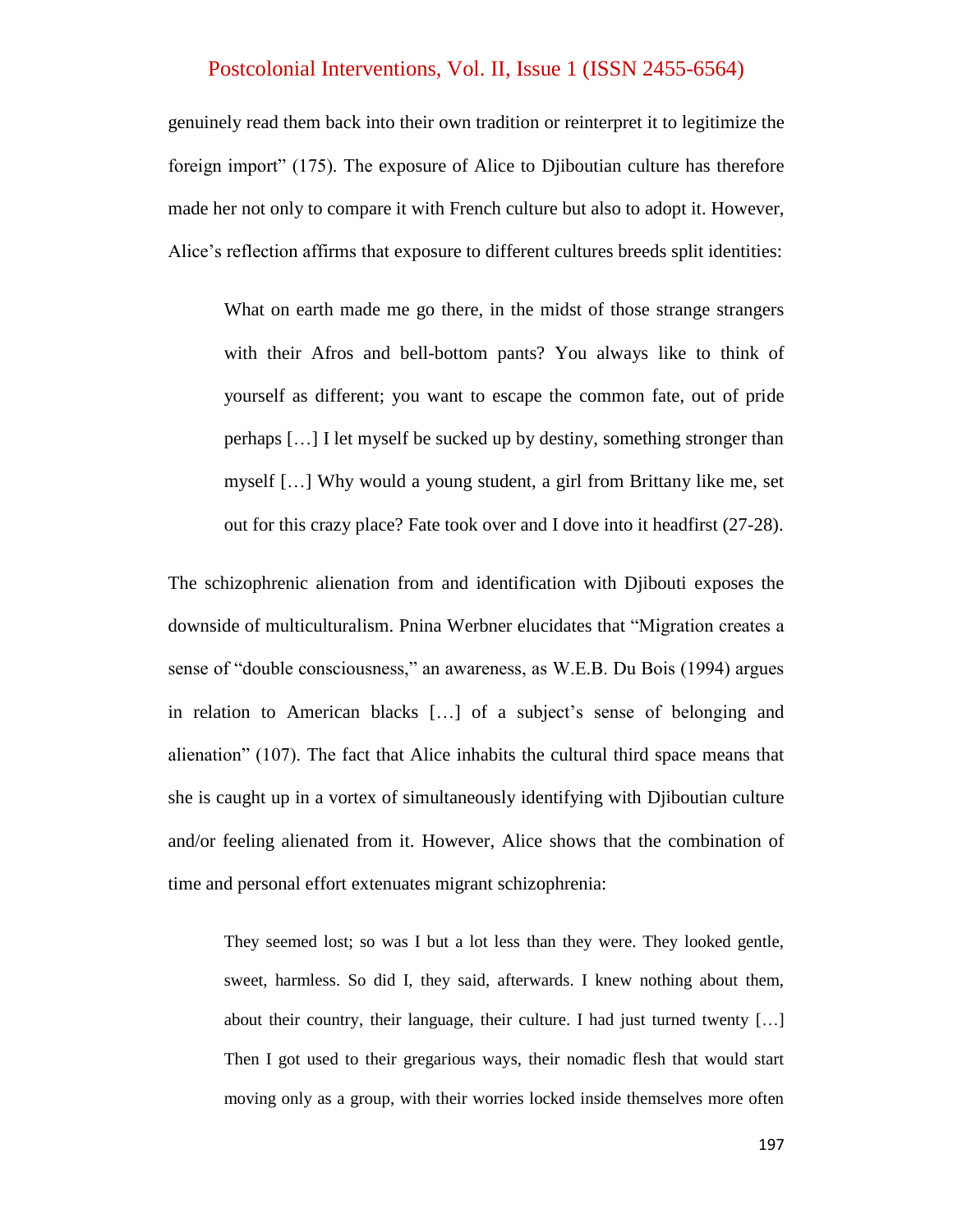than not […] I was friendly with all of them, laughing with one, laughing with all (28).

This passage highlights the fact that multicultural overtures are instinctively reciprocal. Bhikhu Parekh stresses that "unless human beings are able to step out of their culture, they tend to absolutize it, imagining it to be the only natural or self-evident way to understand and organize human life and they cannot step out of their culture unless they have access to others" (167). In this sense, both Alice and Djiboutians step out of their respective cultures and mutually coexist in spite of their cultural differences. Such is the manifestation of multicultural tolerance in Djibouti that Bashir also pinpoints in the following monologue: "OK, I gotta confirm this story right away: yes, in the army everyone's not native, plenty cousins from Somalia there! Some come from Mengistu"s army, specially with the rebels. (34-35). The reference to neighboring Somalis as cousins epitomizes the prevailing multicultural spirit. Furthermore, Alice demonstrates the cultivation of racial tolerance and solidarity across the African continent by recalling that "[Harbi] would make a date with me and then cancel at the last minute, saying he had forgotten his Interafrican soccer game. It was trendy at the time to form teams by countries and fight on the soccer field" (28). The participating teams would come from lands as far as Togo and Morocco. This, once again, proves the exercise of multicultural tolerance, through sports, among people of diverse cultural experiences and outlooks.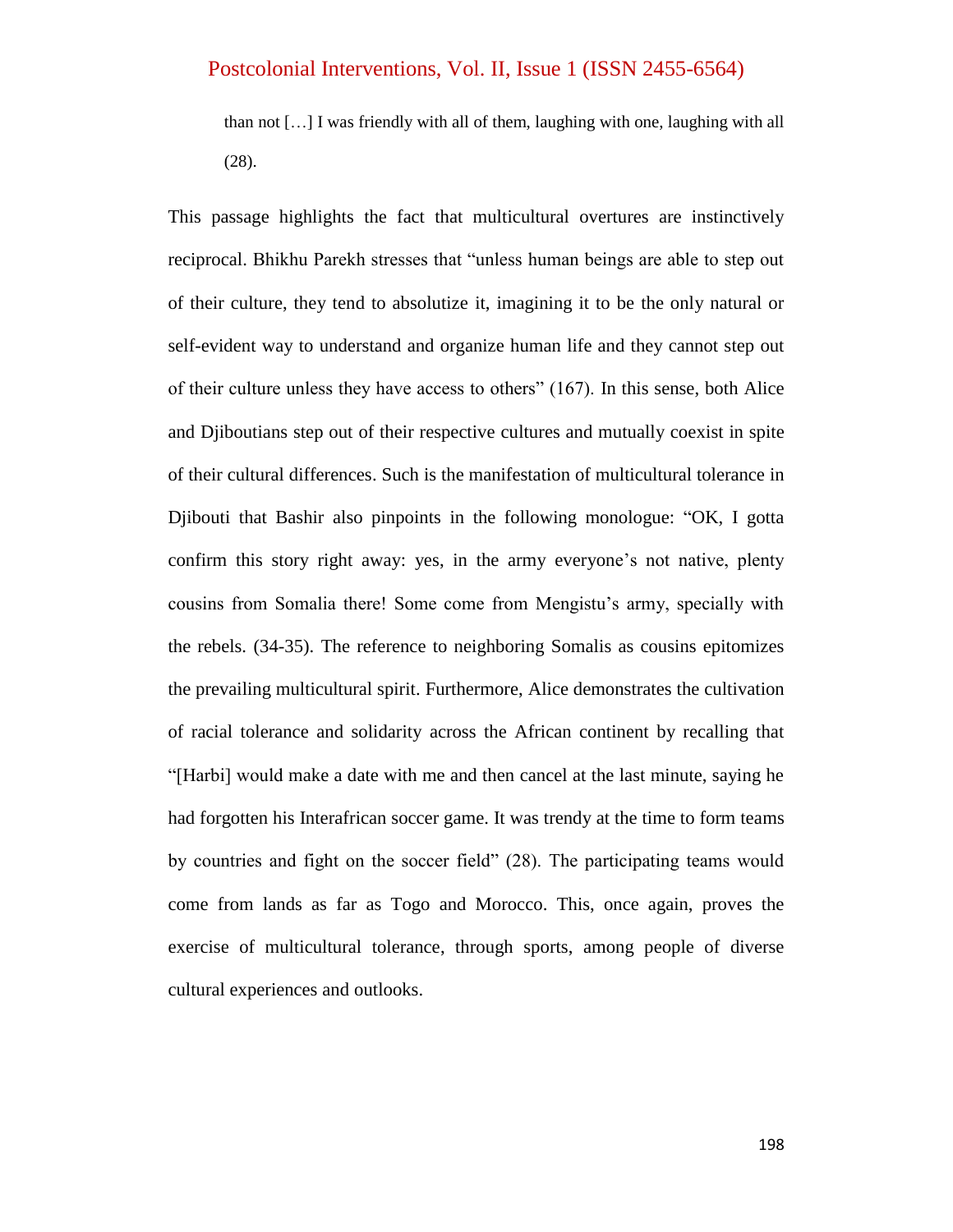Another form of multicultural tolerance in Waberi"s *Transit* is metissage or mixed-blood identities. As an immediate example of mixed-blood identity, Abdo-Julien meditates on his mother"s declaration that:

ALL BLOOD IS MIXED and all identities are nomadic, Maman would have said, talking about me, Papa, herself, or the whole wide world. This business of mixed blood is a very old story, she would add, raising her voice – so old that the first traces of African migration in the Italian peninsula, to give just one example, date from the conquest and fall of Carthage (37).

This passage illuminates that multicultural tolerance is a global phenomenon. Migration and mixed marriages produced generations of mixed-blood identities and since these processes repeated themselves, they naturally produced a world of mixed blood. For example, Abdo-Julien describes himself as "the product of love without borders; a hyphen between two worlds" (46). Tess Lewis argues that Abdo-Julien"s disposition derives from "simultaneous identification with and sense of isolation from the two cultures he must negotiate in establishing a sense of himself" (455). In other words, Abdo-Julien"s sense of himself is multicultural given he is part Djiboutian and part French.

Bashir gives further evidence of multicultural tolerance in Djibouti by referring to the coexistence of different tribes and races. He claims that "In a lot of neighbourhoods of the capital, in Einguela, Ambouli, Districts 1, 2, 4, Plateau, etc. Wadags, Walals, and Arabs, we all mixed, with plenty Hindis an even some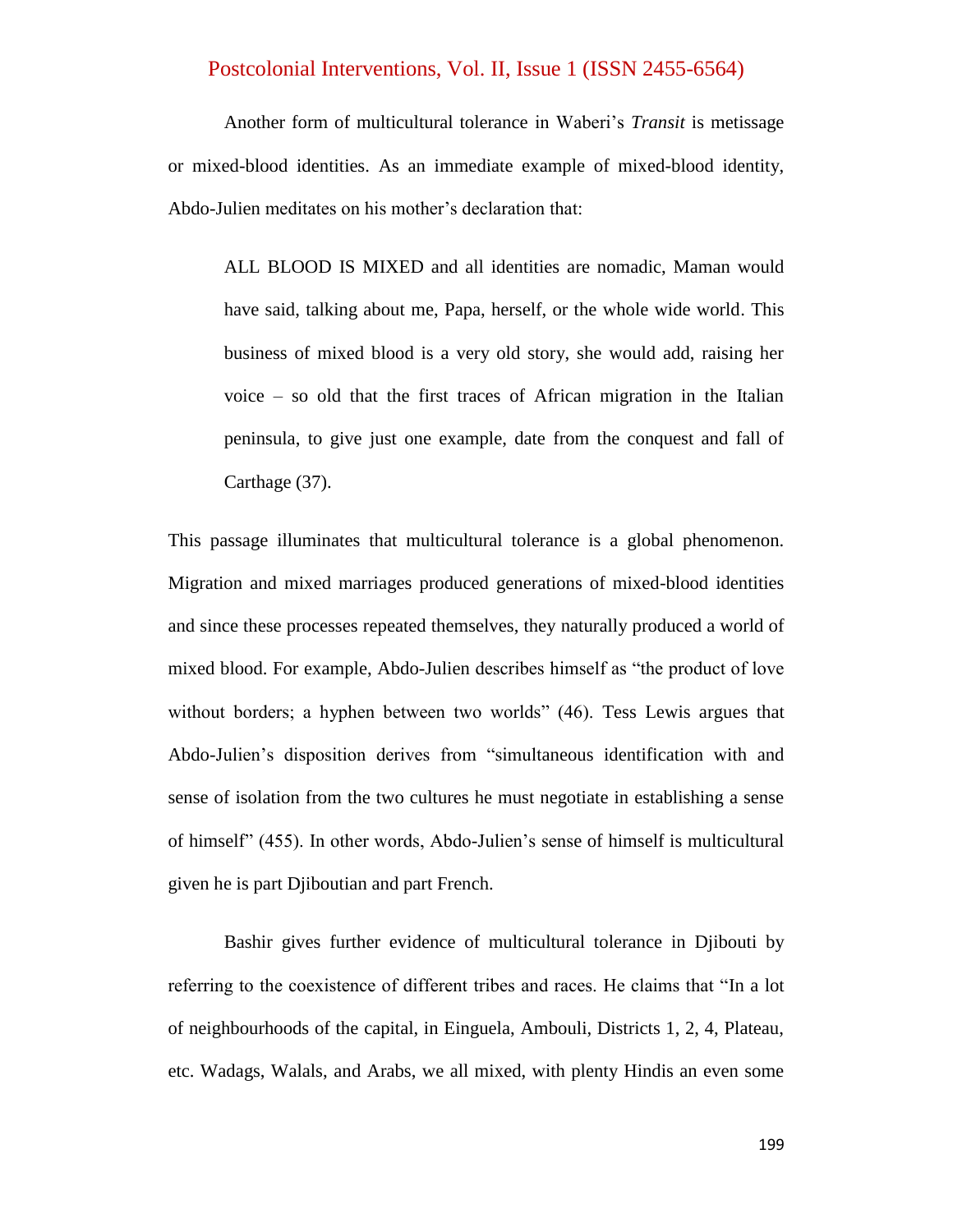Whites married to our girls, or just weirdos" (42). Like Bashir, Abdo-Julien foregrounds Djibouti's multicultural landscape by referring to the absolute hospitality of his father:

People from all walks of life come to our house: Blacks and Whites, browns like me, the nobodies of the lay and the phantoms of the night. Opponents of the regime who slip in stealthily. Reciters of 114 suras of the holy Book. He listens to their complaints and dips into his pocket more often than he should (105).

This passage ascertains that unconditional friendship is the prerequisite for multicultural tolerance. Harbi"s hospitality without regard to race, political or religious affiliation shows that he first and foremost considers all his visitors as friends. Likewise, Awaleh retrospectively describes refugees as "our relatives driven from Ethiopia or Somalia by the war between the Somalis and the Ethiopians, two age-old enemies in the Horn of Africa" (122). Thus, although Somalis and Ethiopians view each other as sworn enemies, Djiboutians consider them both relatives as shown by the solidarity to receive them as refugees. However, Harbi's closing voice that "we left the country [...] where retracing one"s tribal genealogy was becoming more and more pressing" (147-148) reveals that while multicultural tolerance is exercised in Djibouti, it faces colossal challenges of tribalism and territoriality which culminated into the 1991 Djiboutian civil war and the 2008 Djibouti-Eritrea border conflict respectively.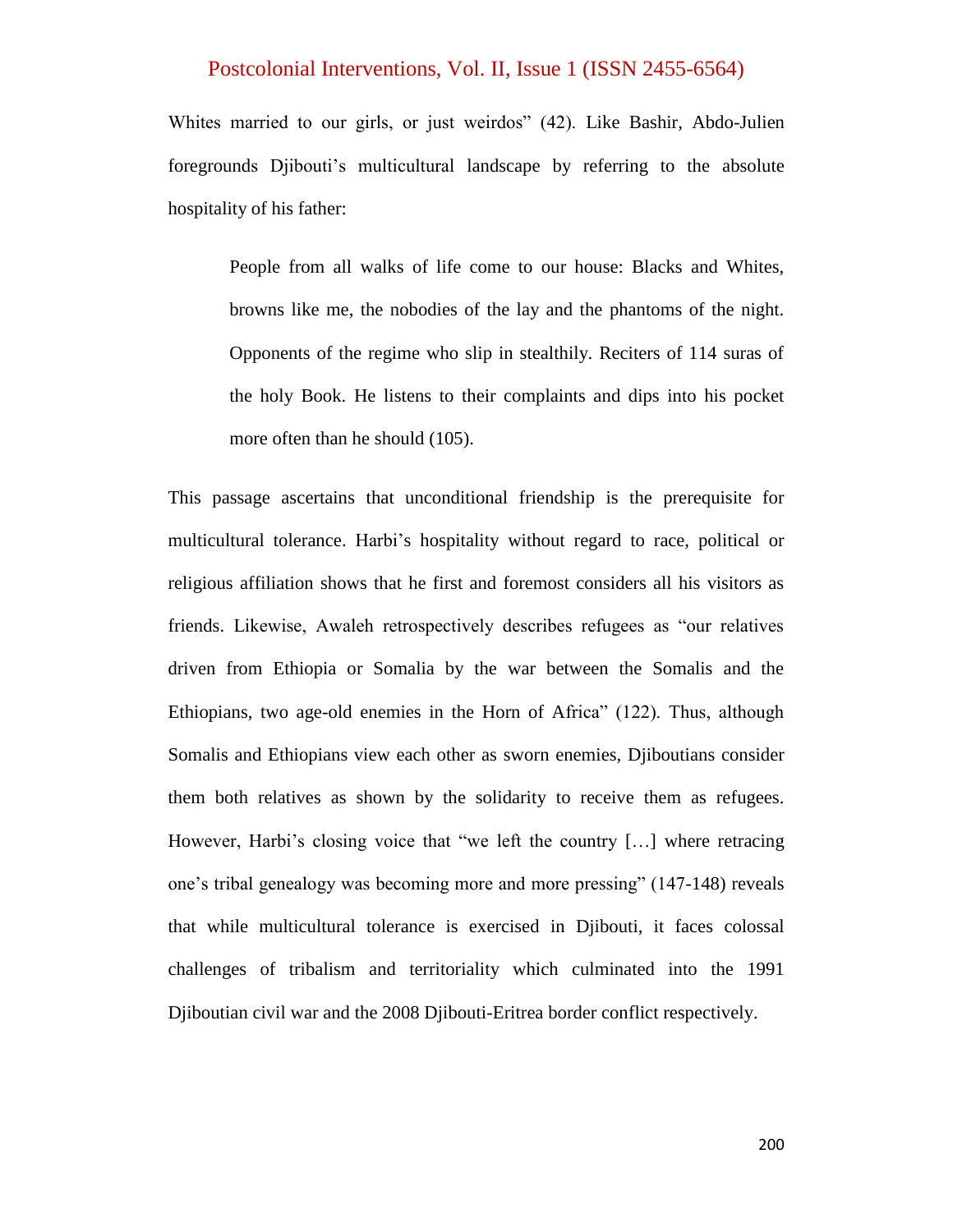#### **Conclusion**

The bane of racism, xenophobia and human rights abuses heralds a bloodier future for the global community. Timothy Brennan sadly acknowledges that "We live in a world obsessed with national pride, and rampant with boundary wars, with nationalism on the banner of countless parties" (44). Similarly, Stephen Greenblatt adds that "While the older conceptions of rootedness and autochthony seem intellectually bankrupt, the heady theories of creative metissage have run aground upon the rocks of contemporary reality" (1). Suffice it to say that the  $21<sup>st</sup>$  century has been riddled with acts of terror that expose the pitfalls of the neo-nationalist shibboleth.

Until the West changes its discriminatory policies on migrants and asylum seekers especially of African or Arabic descent, the war on terror will always be a chimera because racism, xenophobia and human rights abuses are a breeding ground for extremist violence as recent terrorist attacks on France demonstrate. While in no way endorsing terrorist massacring of innocent citizens as collateral damage, Western oligarchs have to face up to the fact that they are willy-nilly caught up in the fire they ignited in the first place by alienating and antagonizing minority groups.

The same bloody precipices face the African continent. Neo-nationalist policies have hitherto abetted a deluge of civil wars, genocides, coups, revolutions and sectarian violence. For example, the 1994 Rwandan genocide, the 2015 Al-Shabaab Garissa University massacre in Kenya and the lingering menace of Boko Haram in West Africa serve as wounding reminders that racism, xenophobia and

201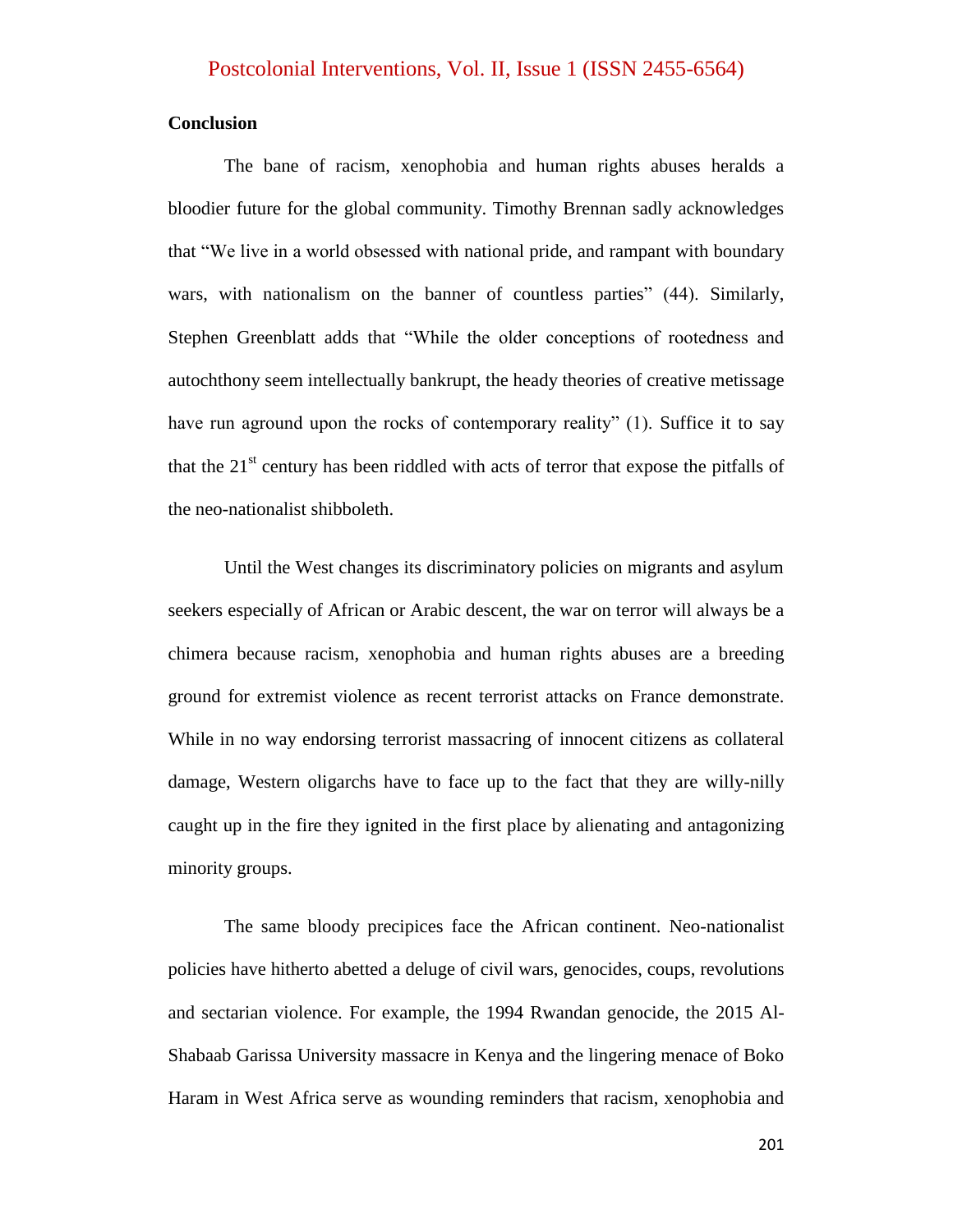human rights abuses all too automatically beget counter-violence in which innocent people become both shields and targets between warring factions. It is against this cataclysmic presage that overtures of multicultural tolerance emerge as salvific antidotes to the cancerous proliferation of the whole gamut of man"s inhumanity to man in the name of nation, race, tribe or religion.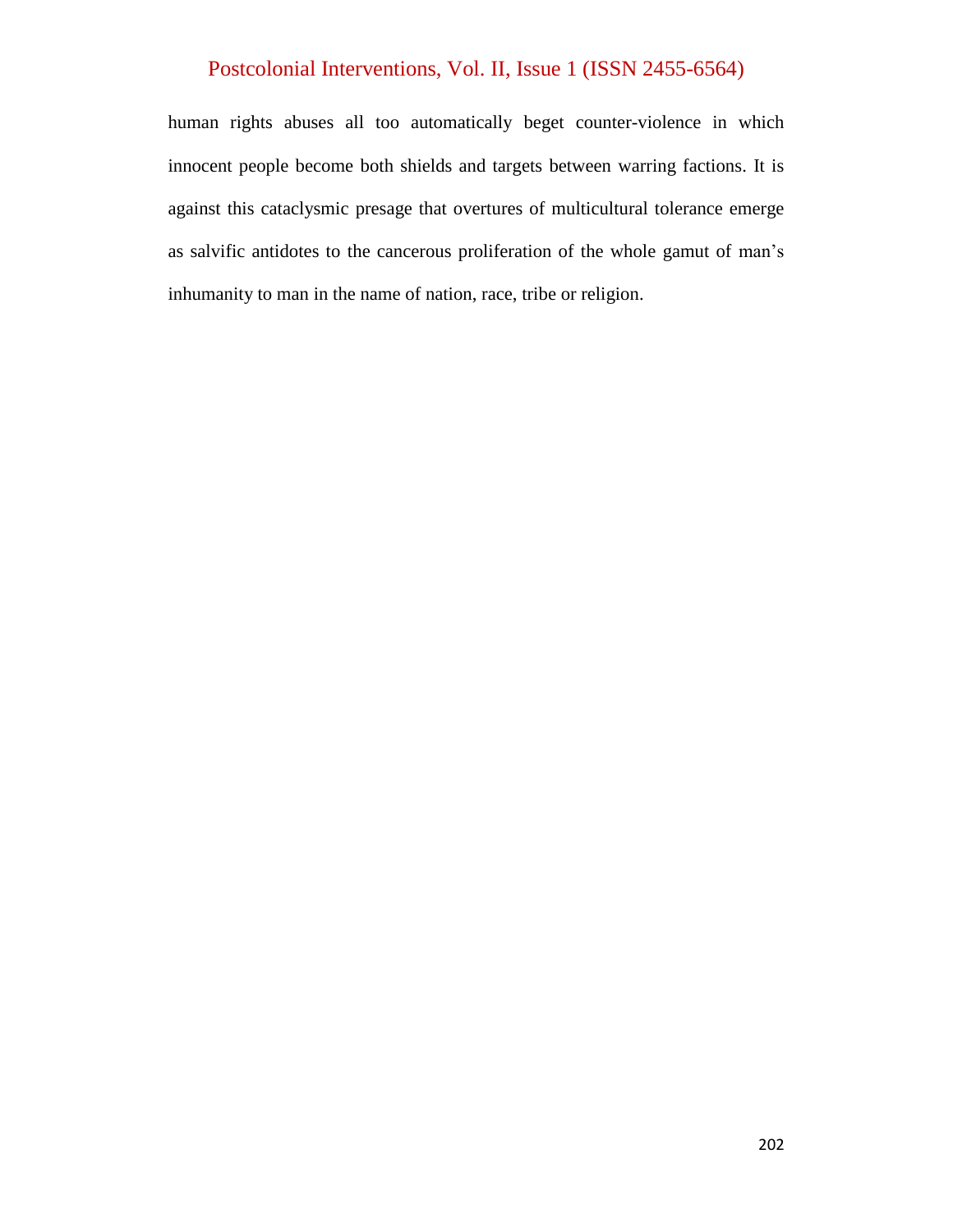#### Works Cited

Primary Text:

Waberi, Abdourahman A. *Transit*. trans. David Ball and Nicole Ball. Indiana: Indiana University Press, 2012. Print.

Secondary Texts:

- Ashcroft, Bill, Gareth Griffiths and Helen Tiffin. *Post-colonial Studies*: *The Key Concepts* (2<sup>nd</sup> ed). London and New York: Routledge, 2007. Print.
- Bakhtin, M.M. *The Dialogic Imagination*: *Four Essays*. Trans. Caryl Emerson and Michael Holquist. Texas: University of Texas Press, 1981. Print.
- Bhabha, Homi K. (ed). *Nation and Narration*. London and New York: Routledge, 1990. Print.

\_\_\_\_\_\_. *The Location of Culture*. London and New York: Routledge, 1994. Print.

- Bottomore, Tom. *A Dictionary of Marxist Thought* (2<sup>nd</sup> ed). Massachusetts: Blackwell Publishers Ltd, 1991. Print.
- Brennan, Timothy. "The National Longing for Form". Ed. Homi Bhabha. London and New York: Routledge, 1990. Print.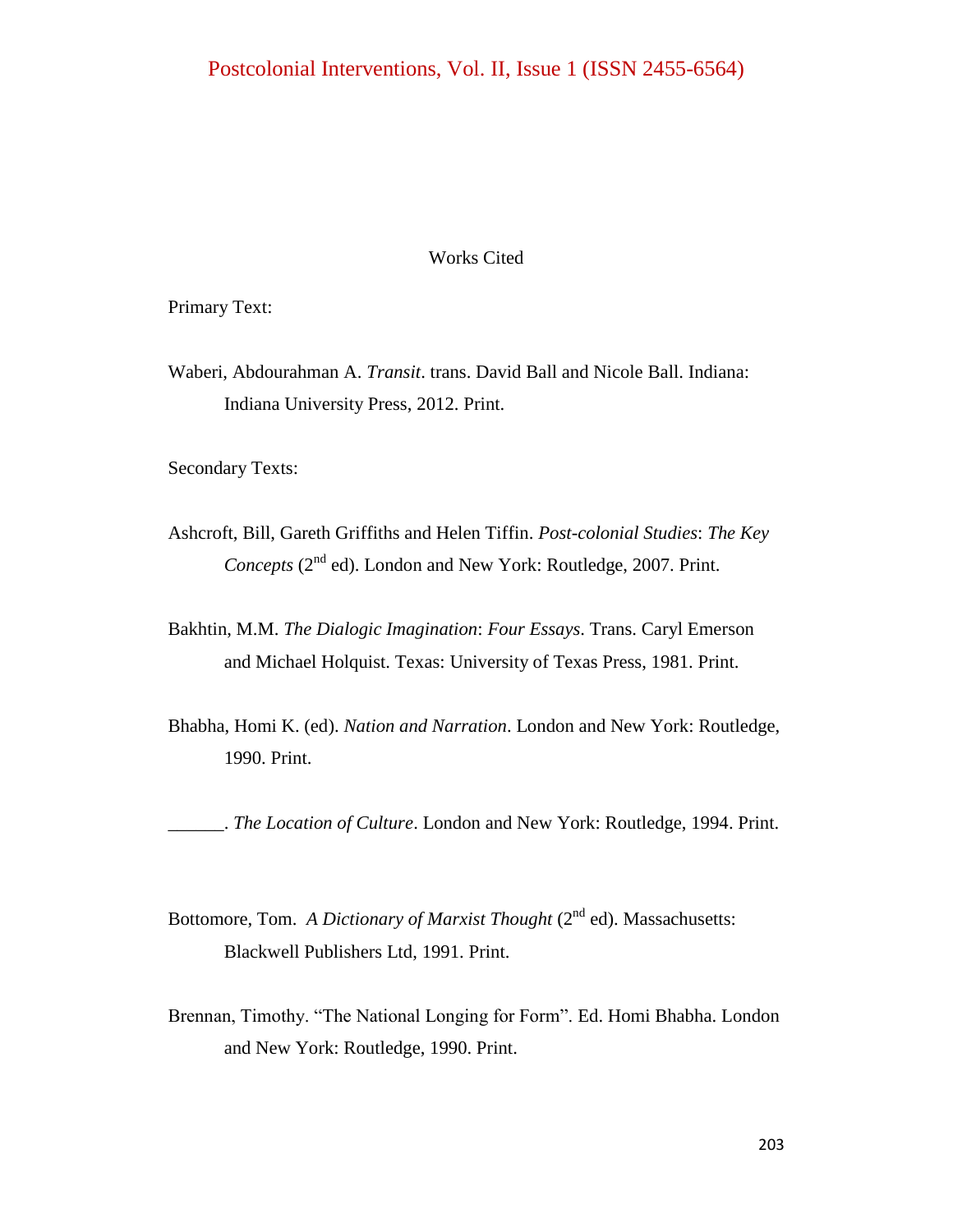- David Ball and Nicole Ball. in Abdourahman A. Waberi. *Transit*. trans. David Ball and Nicole Ball. Indiana: Indiana University Press, 2012. Print.
- Derrida, Jacques. *Of Hospitality*. Trans. Rachel Bowlby. California: Stanford University Press, 2000. Print.
- Emerson, Caryl and Michael Holquist. in M.M. Bakhtin. *The Dialogic Imagination*: *Four Essays*. Trans. Caryl Emerson and Michael Holquist. Texas: University of Texas Press, 1981. Print.
- Fanon, Frantz. *The Wretched of the Earth*. Trans. Constance Farrington. New York: Grove Press, 1963. Print.
- Fekete, Liz. *A Suitable Enemy*: *Racism, Migration and Islamophobia in Europe*. New York: Pluto Press, 2009. Print.
- Glazer, Nathan. *We Are All Multiculturalist Now*. Cambridge and Massachusetts: Harvard University Press, 1997. Print.
- Greenblatt, Stephen et al. *Cultural Mobility*: *A Manifesto*. Cambridge: Cambridge University Press, 2010. Print.
- Joseph, May. *Nomadic Identities*: *The Performance of Citizenship*. Minnepolis and London: University of Minnesota Press, 1999. Print.
- King, Russel and Nancy Wood (eds). *Media and Migration*: *Constructions of Mobility and Difference*. London and New York: Routledge, 2001. Print.
- Kymlicka, Will. "The Global Diffusion of Multiculturalism: Trends, Causes, Consequences".*Accommodating Cultural Diversity*. Ed. Stephen Tierney. Hampshire: Ashgate Publishing Limited, 2007. Print.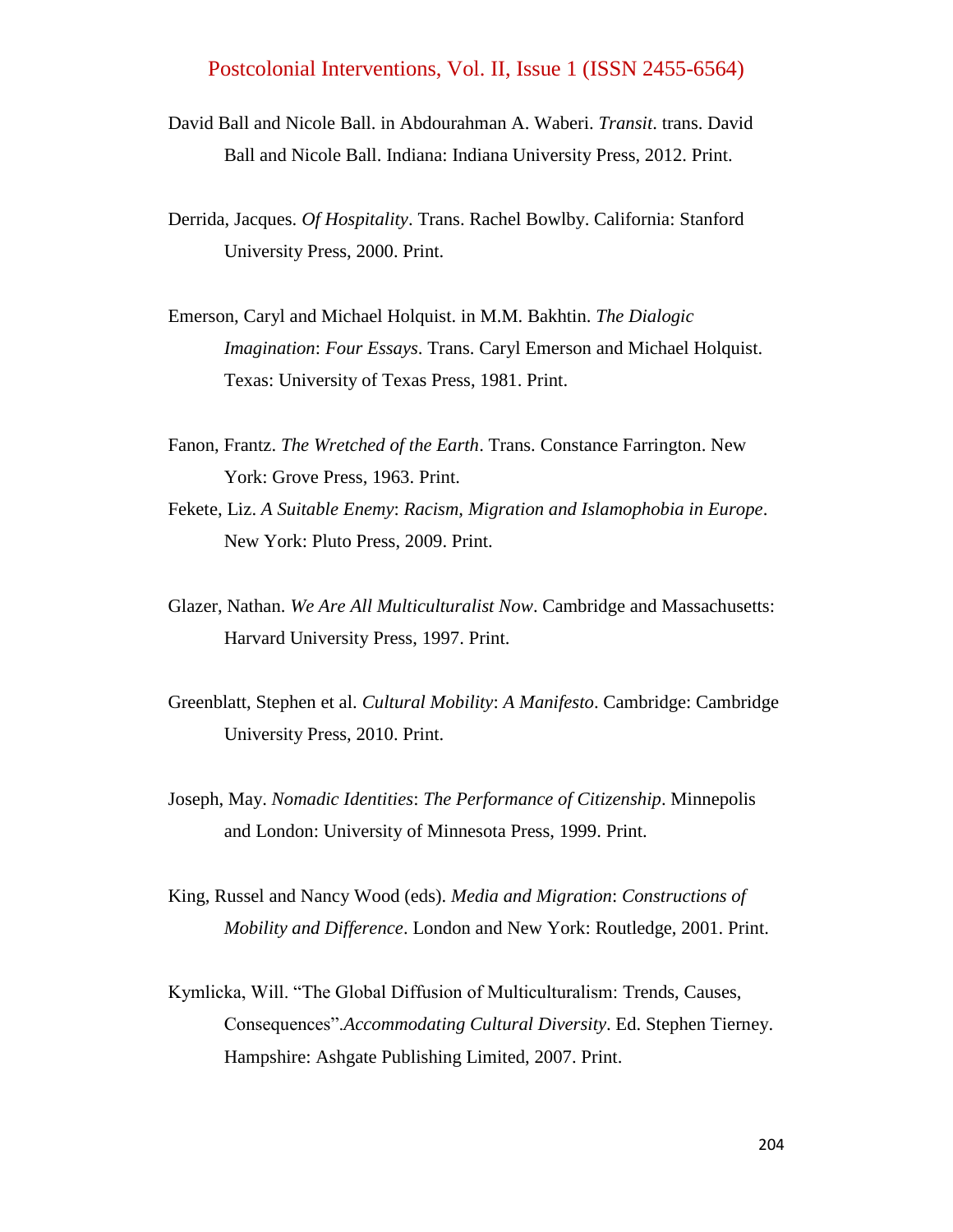- Lawrence, Bruce, ed. Osama Bin Laden. *Messages to the World*: *The Statements of Osama Bin Laden*. Trans. James Howarth. London and New York: Verso, 2005. Print.
- Lewis, Tess. "Phantasmagoria of French Fiction." *The Hudson Review, Inc* 65.3 (2012): 453-462. Print.

Lionnet, Francoise. "Introduction." *MLN* 118.4 (2003): 783-786. Print.

- Parekh, Bhikhu. *Rethinking Multiculturalism*: *Cultural Diversity and Political Theory*. London: Macmillan Press Ltd, 2000. Print.
- Patterson, Orlando. *Slavery and Social Death*: *A Comparative Study*. Cambridge and Massachusetts: Harvard University Press, 1982. Print.
- Renan, Ernest. "What is a Nation?". *Nation and Narration*. Ed. Homi Bhabha. London and New York: Routledge, 1990. Print.

Sassen, Saskia. *Guests and Aliens*. New York: New Press, 1999. Print.

- Silverman, Maxim. *Deconstructing the Nation*: *Immigration, Racism and Citizenship in Modern France*. London and New York: Routledge, 1992. Print.
- Thomas, Dominic. *Black France*: *Colonialism, Immigration, and Transnationalism*. Bloomington and Indianapolis: Indiana University Press, 2007. Print.
- Treacy, Corbin M. "Nomadic Elocution: Transnational Discourse in Abdourahman Waberi"s *Transit*." *Research in African Literatures* 43.2 (2012): 63-76. Print.